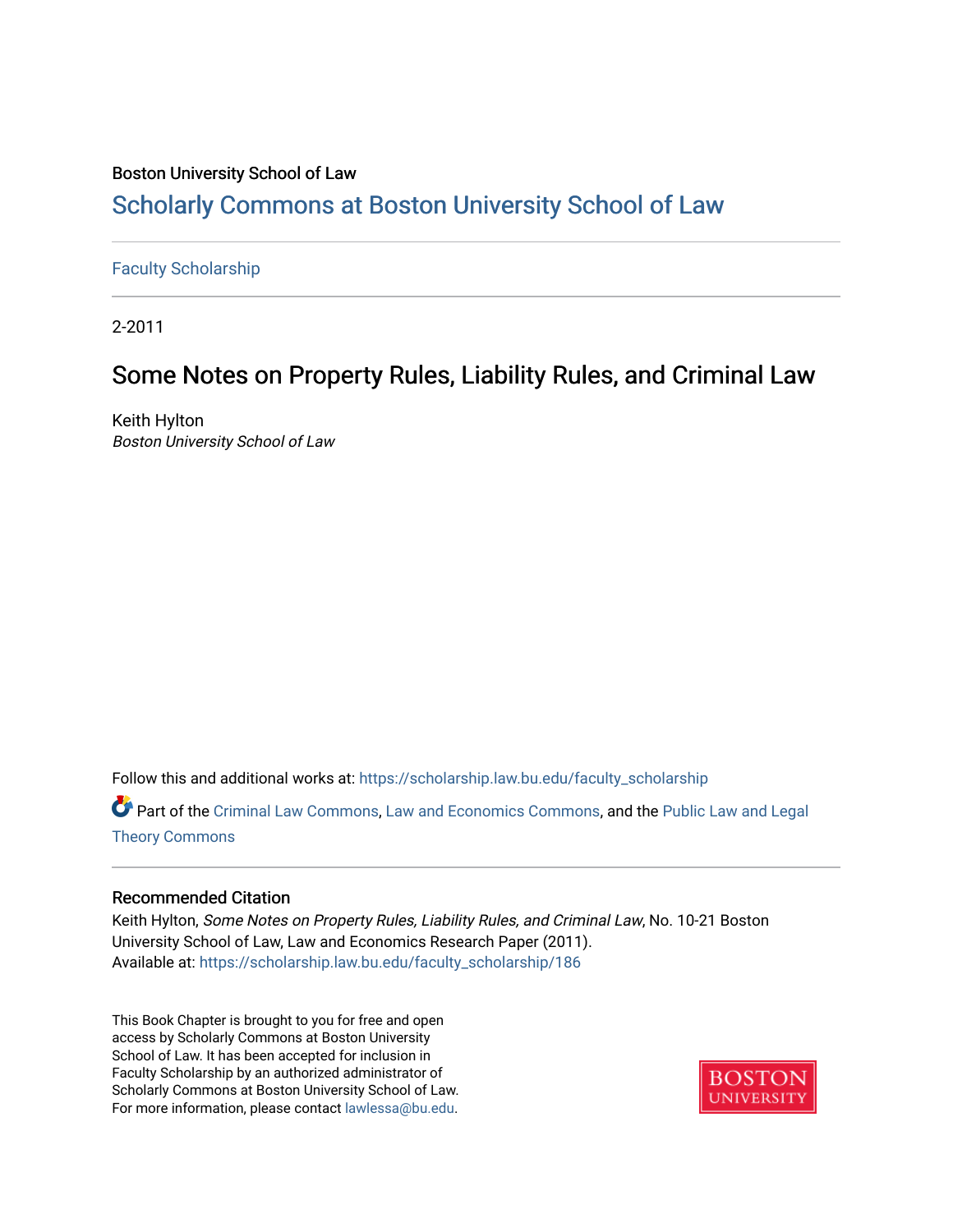

# **SOME NOTES ON PROPERTY RULES, LIABILITY RULES, AND CRIMINAL LAW**

Boston University School of Law Working Paper No. 10-21 (July 27, 2010) Revision of July 8, 2011

Keith N. Hylton

This paper can be downloaded without charge at:

http://www.bu.edu/law/faculty/scholarship/workingpapers/2010.html

Electronic copy available at: http://ssrn.com/abstract=1649630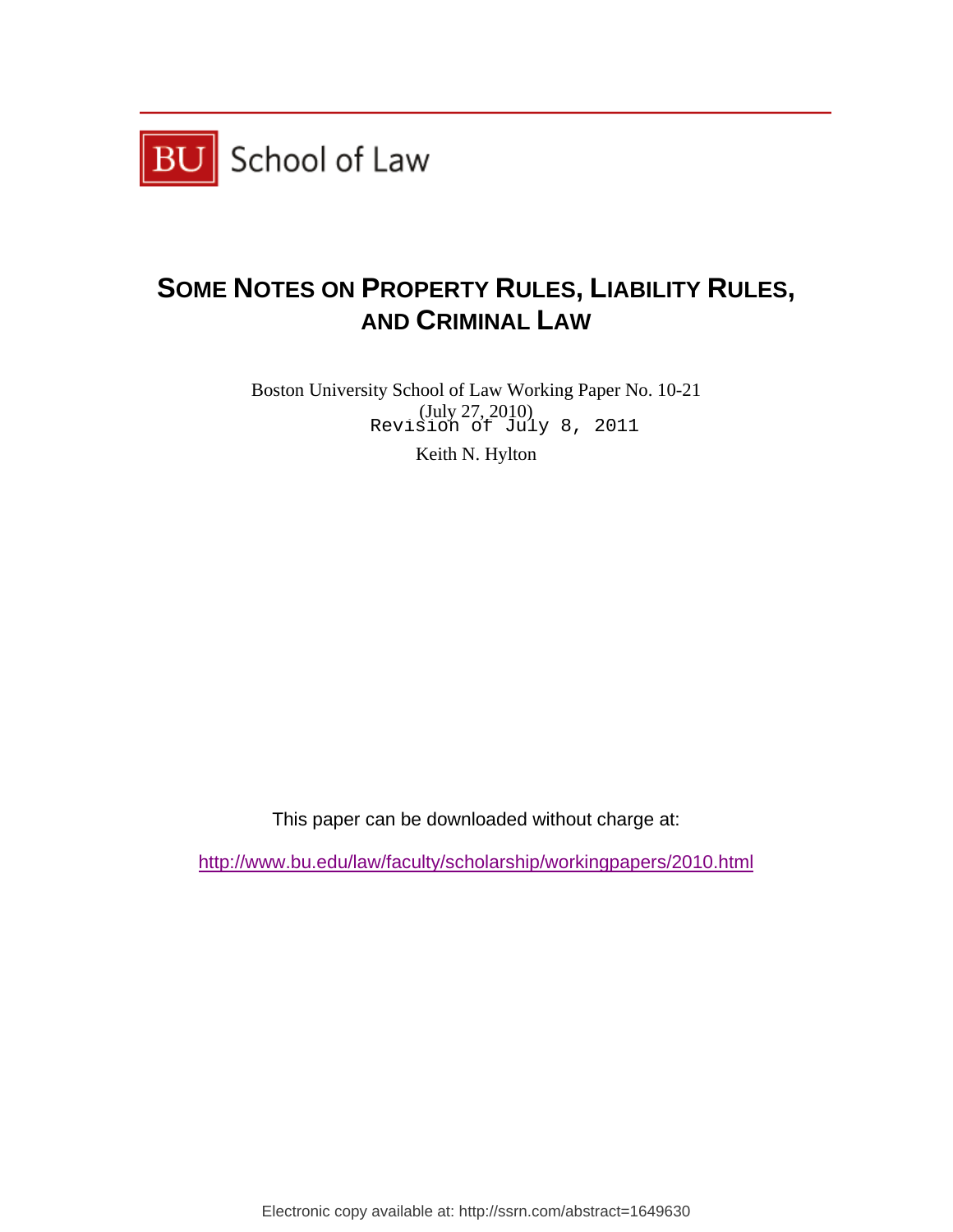# Some Notes on Property Rules, Liability Rules, and Criminal Law

Keith N. Hylton

February 2011

forthcoming in Research Handbook on the Economics of Criminal Law (A. Harel and K. Hylton, eds., Edward Elgar, 2011)

*Abstract*: The property-liability rules framework, which offers a robust positive theory of criminal law, has come under attack in recent years. One critique, which I label the Indifference Proposition, argues that property rules and liability rules are equivalent in low transaction cost settings. In this paper I examine the conditions under which the Indifference Proposition is valid. In several plausible low transaction-cost settings the proposition is not valid.

 $\overline{a}$ 

<sup>\*</sup> Boston University, Law School, **knhylton@bu.edu.**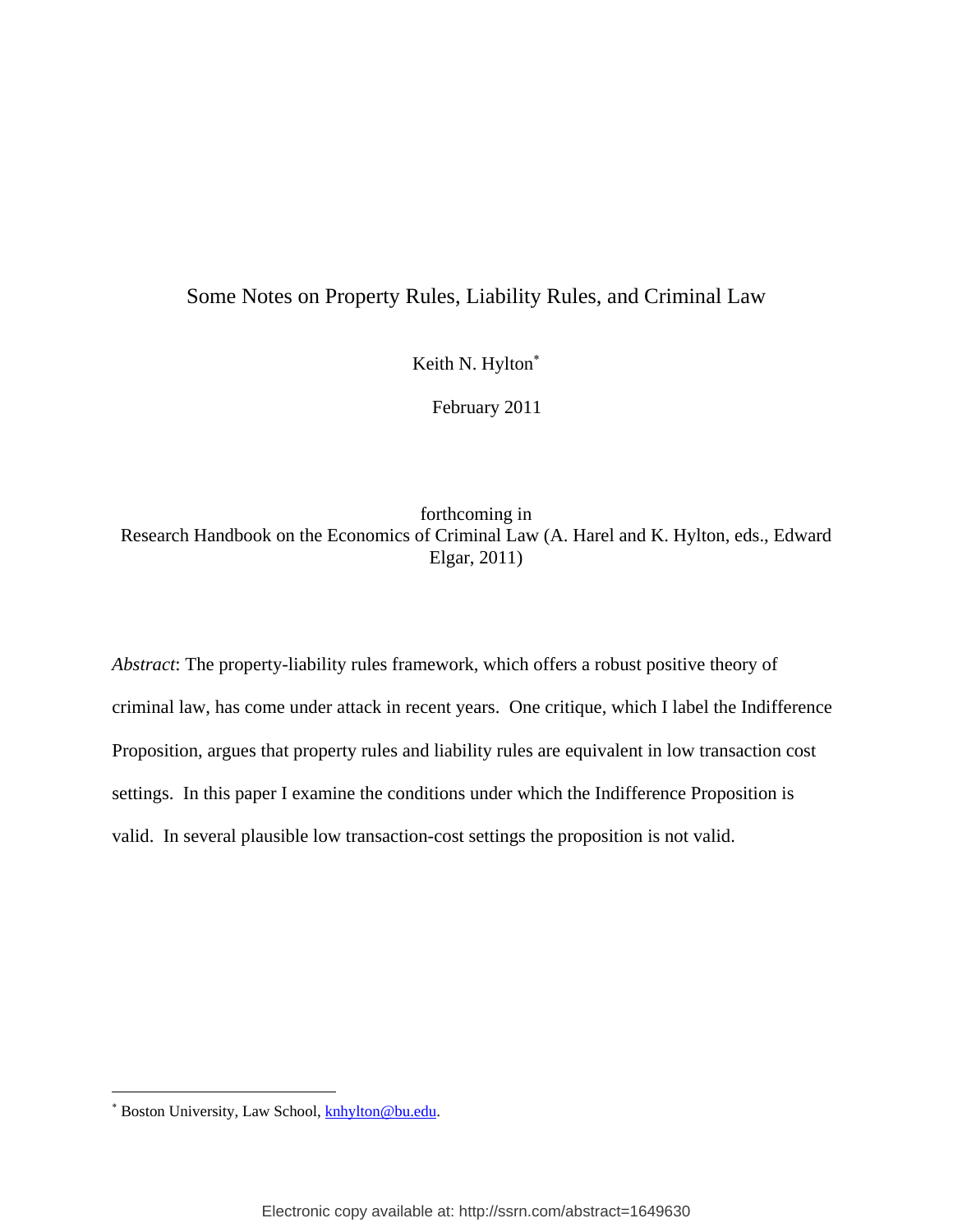Property rules prohibit conduct and liability rules internalize  $costs<sup>1</sup>$ . Using this distinction, criminal law can be described as a set of property rules. The law aims to prohibit offensive activity altogether rather than regulate it to some optimal level. In other words, criminal law assumes that there is no "optimal level" of offensive activities such as fraud, rape, and robbery.

 In view of this, one should expect the property-liability rules framework set out in Calabresi and Melamed (1972) to point the way toward a robust positive theory of criminal law. Posner (1985) applies the property rule theory to explain criminal law at a high level of detail. No other article has attempted such a complete survey of the criminal law grounded in positive theory.2

 The value of the property-liability rules framework has come under attack in recent years. Kaplow and Shavell (1996) present perhaps the most troubling critique. They argue that property rules and liability rules are equivalent, in low transaction cost settings, in terms of their welfare implications.<sup>3</sup> The reason is that takings will not be observed under either property rules or liability rules.4 I refer to this below as the *Indifference Proposition*.

 In this paper I reexamine the Indifference Proposition. I have argued before that even on its owns terms the Indifference Proposition does not imply that property rules and liability rules are equivalent in their welfare implications, and that the Indifference Proposition depends on rather special conditions (Hylton, 2006). I argue here that the Indifference Proposition is invalid, and that, unlike property rules, takings will be observed under liability rules in low transaction cost settings.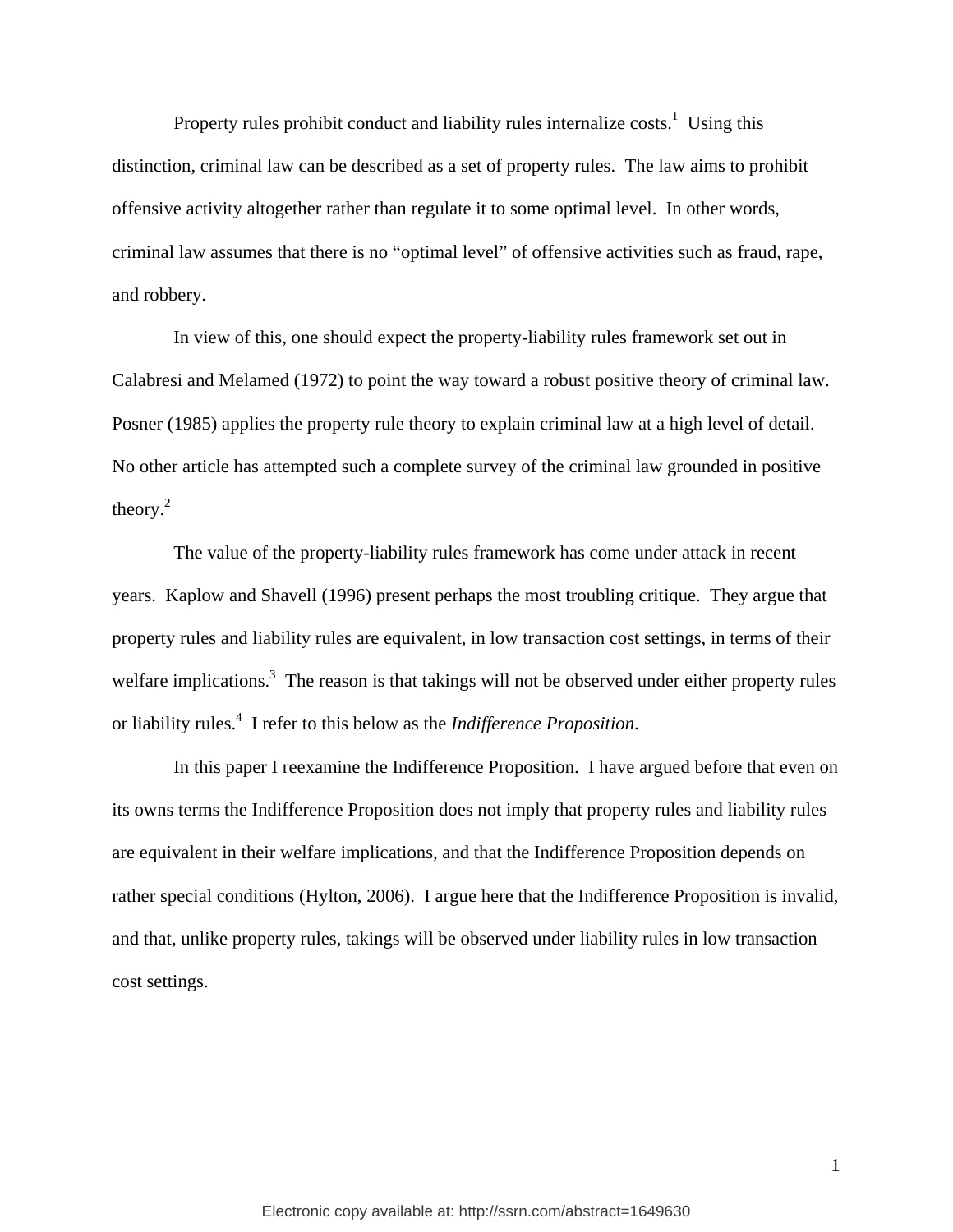In particular, in several plausible low transaction cost settings, takings will occur under the liability rule, violating the Indifference Proposition. The variations on the low transaction cost setting involve defensive conduct, predatory conduct, and bounded rationality.

 I also explore the role of informational asymmetry in a simple model of takings. The liability rule is often ideal under informational asymmetry because it can enable efficient transfers in spite of the informational disparity.<sup>5</sup> But if property is more valuable to the acquiring party under the property rule than under the liability rule, because transfers occur without risk of subsequent disputes over title, then informational asymmetry can result in takings under the liability rule, even under conditions in which takings would be unlikely. This is another scenario in which the property rule is socially preferable to the liability rule.<sup>6</sup>

 In the final part of this paper I summarize the implications of the property and liability rules framework for criminal law. The defense offered here for property rules provides a stronger foundation for the positive economic theory of criminal law.

# I. Theory and Illustration

 I will use an example to illustrate my argument. The setting I consider consists of possessors and acquirers. As the labels suggest, possessors own some object that the acquirer wishes to possess. The acquirer has a choice to bargain for and purchase the object from the possessor in an arms-length transaction, or take the object from the possessor.

 Assume the possessor has a bicycle worth \$75 to him. Assume there are two types of acquirer: one values the bicycle at \$100 (high-valuing acquirers) and the other type values the bicycle at \$25 (low-valuing acquirers).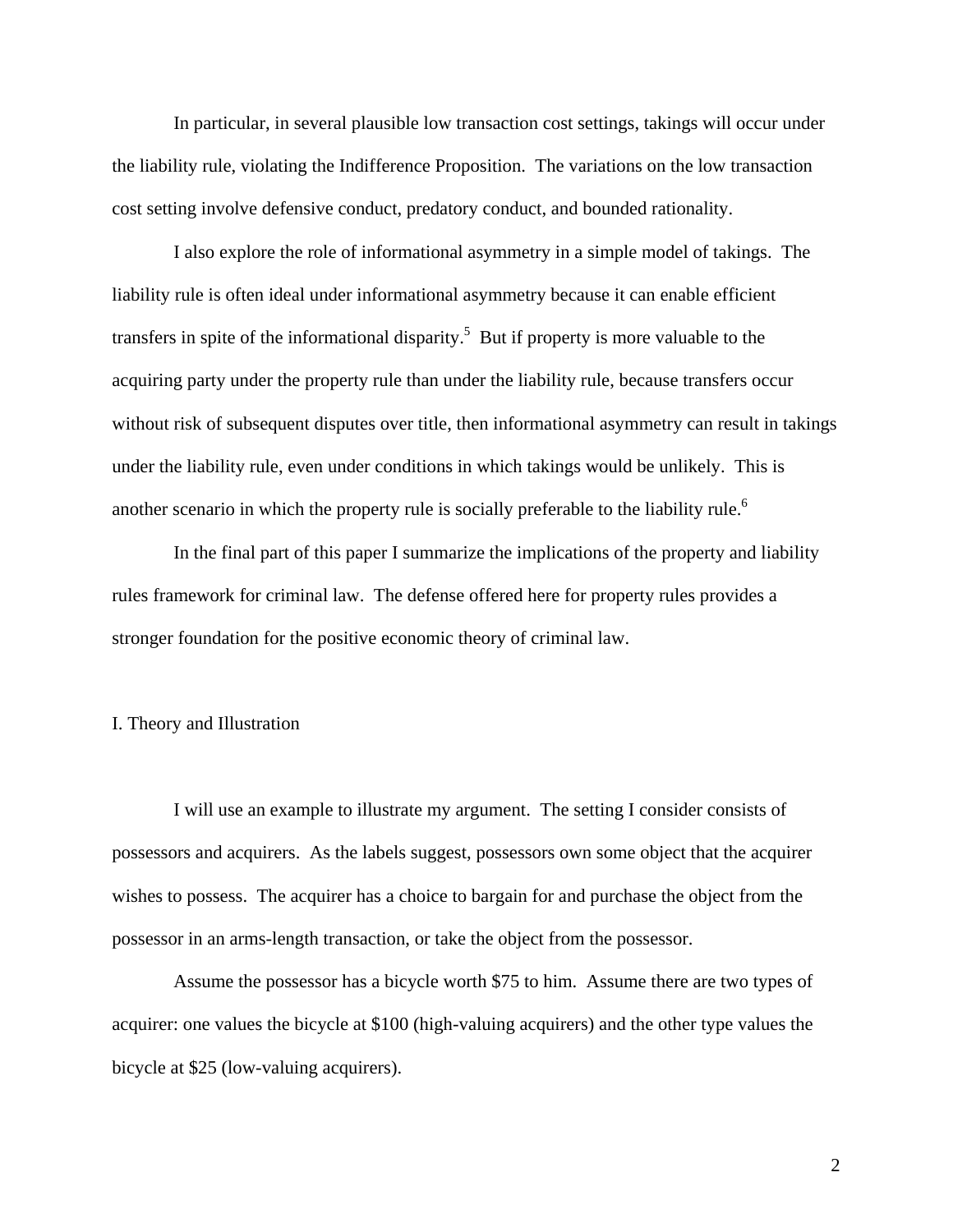The state has a choice with respect to enforcement of possession rights. It can apply a liability rule, which consists of a fine that will be imposed on the acquirer. Alternatively, the state can apply a property rule which simply prohibits takings. If the acquirer takes the bicycle, the state will enforce the law (whether under the property rule or under the liability rule) at a cost of \$10 for each instance of enforcement.

 If the state adopts the liability rule approach, the optimal fine for taking a bicycle is equal to the sum of \$75 and \$10, or \$85. This fine internalizes to the acquirer the social cost of taking bicycles, which consists of the monetary injury to possessors and the enforcement cost borne by the state. A policy of imposing a fine of \$85 on acquirers who take bicycles will ensure that only those acquirers whose subjective valuations exceed the social cost of a taking will actually take a bicycle. In other words, only those takings that enhance society's wealth will occur.

 Obviously, the state could set the fine at some level other than the optimal level. But in order to evaluate the choice between the property rule and liability rule, I will confine myself to the optimal fine. This ensures that the comparison is based on the most efficient liability rule regime. If I compare the two rules on the assumption that the state chooses a suboptimal fine level, that obviously would bias the analysis in favor of the property rule.

 If the state adopts the property rule, it can implement it through more than one approach. It can prohibit takings and incarcerate all acquirers who violate the rule. Or the state can impose a fine of at least \$100 on any taking, which will remove any gain that an acquirer could enjoy as the result of a taking. Whatever approach the state takes, I will assume that it is effective in completely deterring takings. Takings will therefore not occur under the property rule.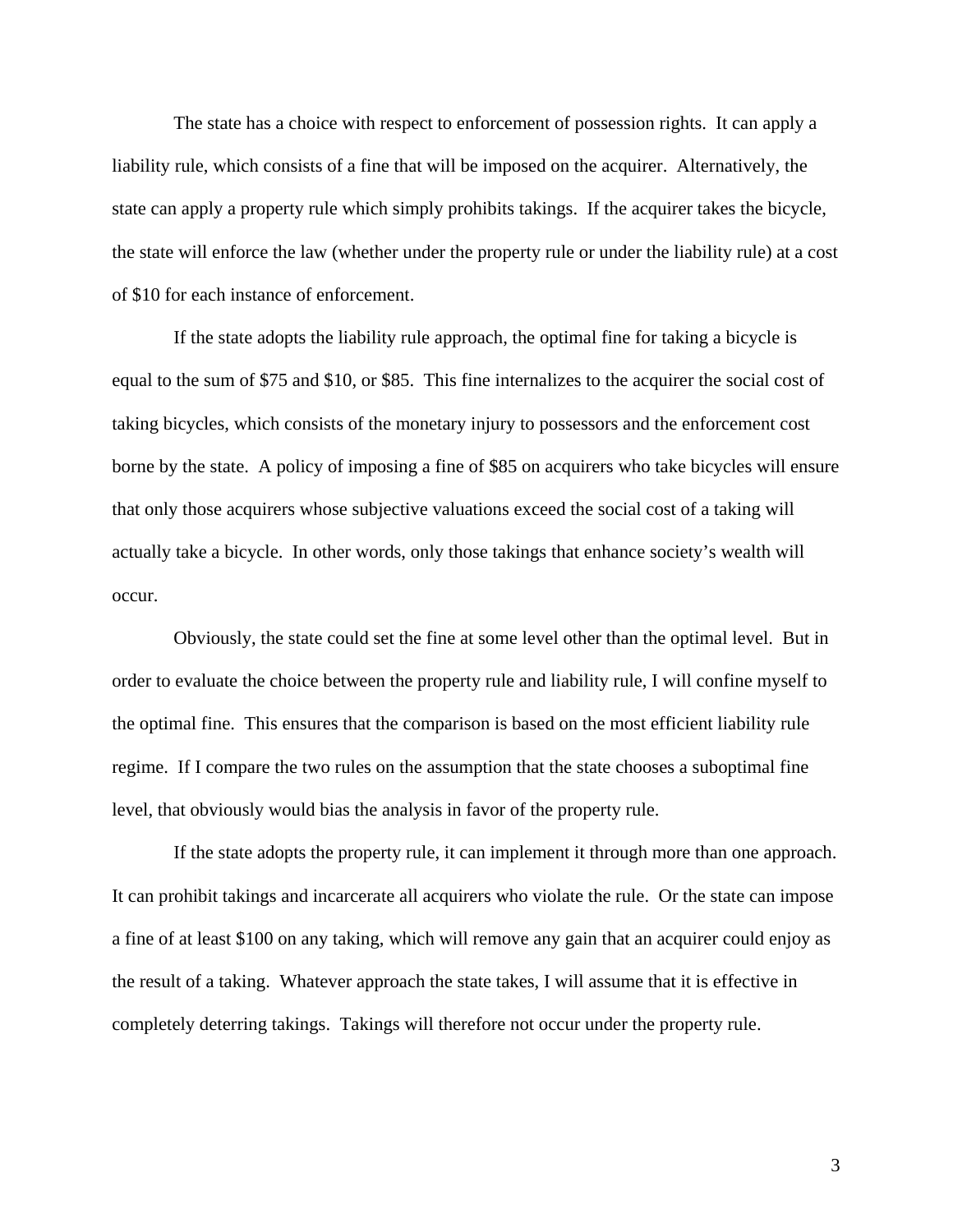# A. High Transaction Cost Setting

 First, consider a setting in which transaction costs are so high that no acquirer would consider bargaining for a bicycle; bargaining is too costly and time consuming. Acquirers will obtain bicycles only through taking.

 Under the liability rule only those acquirers whose valuations are equal to \$100 will take bicycles. The acquirers whose valuations are equal to \$25 will not take bicycles. The reason is that if such an acquirer takes a bicycle, he will have to pay a fine of \$85, which results in a negative return.

 Each taking by a high-valuing acquirer delivers a social dividend of \$15 (\$25 less the cost of enforcement \$10). Thus, the liability-rule enforcement policy permits society to reap this dividend on every taking. Society has no interest in permitting takings to occur involving lowvaluing acquirers because the gain they receive is less than the monetary loss imposed on the possessors.

 If all of the acquirers were low-valuing types, the penalty of \$85 would deter them from taking bicycles. But since the social dividend is negative for any taking involving a low-valuing acquirer, society could just as well accomplish the same outcome with a penalty set at \$1 million. The important point is that society prefers to completely deter takings by low-valuing acquirers.

 Now consider enforcement under the property rule. Under the property rule, no acquirers will ever take bicycles. This means that society forfeits the social dividend that is generated by the takings that occur between high-valuing acquirers and possessors.

 It follows that the liability rule is preferable to the property rule when transaction costs are high. Under both rules, no takings occur between low-valuing acquirers and possessors. Takings occur between high-valuing acquirers and possessors only under the liability rule.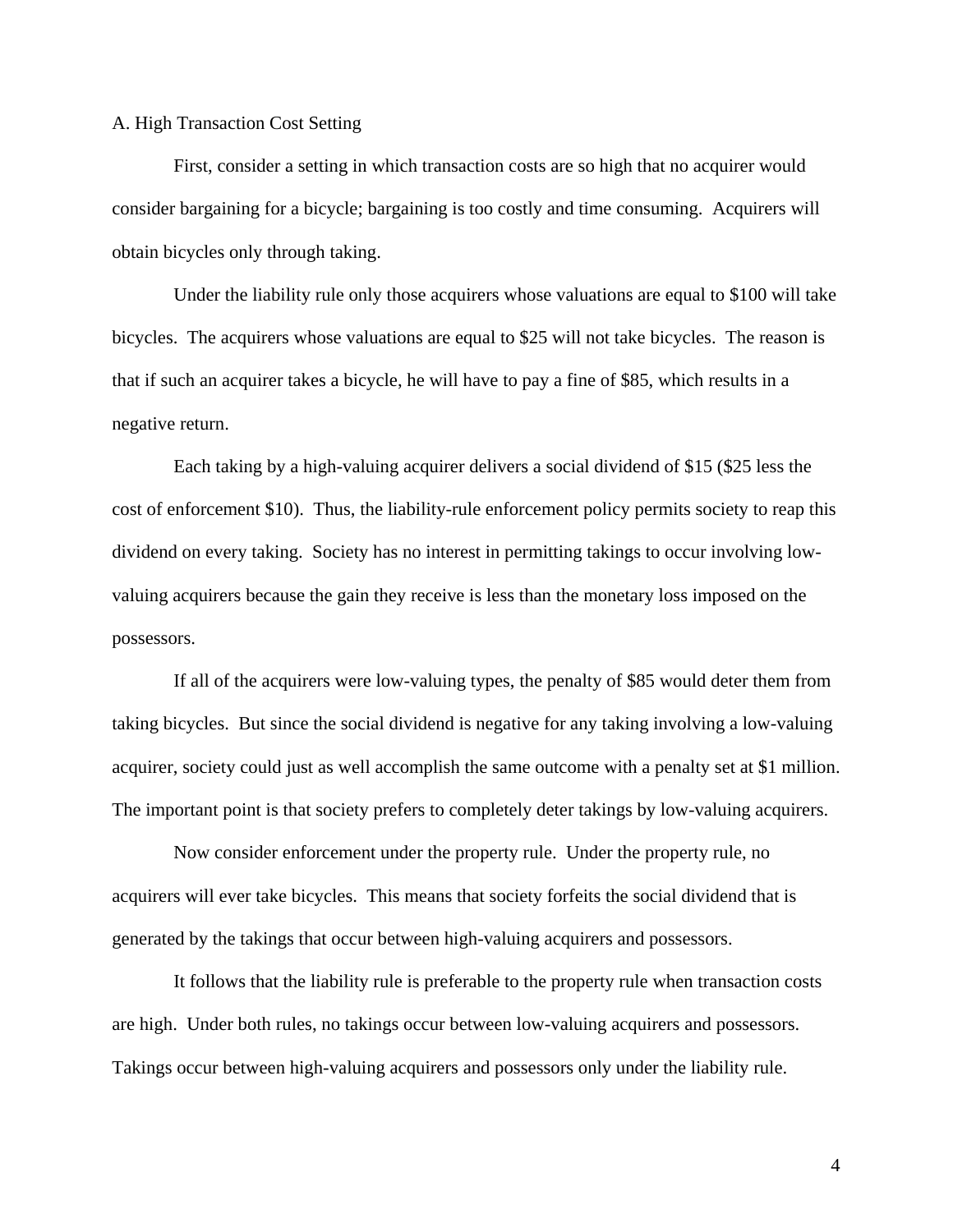Obviously, if we consider any less efficient liability rule regime, such as one in which the penalty is set at \$1 rather than \$85, the superiority of the liability rule becomes less clear.

### B. Low Transaction Cost Setting

 In the low transaction cost setting acquirers have the option of bargaining for and purchasing the bicycle rather than taking it. To simplify, I will assume that the transaction cost is zero – that is, that no resources are consumed by the act of bargaining between acquirer and possessor.

 If high-valuing acquirers make deals with possessors, those deals will involve the transfer of a bicycle for some price between \$75 and \$100. The surplus to the acquirer will be \$100 minus the price; the surplus to the possessor will be the price minus \$75. The total social surplus in every such transaction will be \$25.

 Obviously, low-valuing acquirers will never acquire a bicycle through a voluntary bargain. They will offer a bid of \$25 and the possessor will turn it down.

 The outcome under bargaining (low transaction cost) is preferable to the outcome under the liability rule with high transaction costs. In the high transaction cost setting, takings occur between high-valuing acquirers and possessors, with each delivering a social dividend of \$15. However, when the parties can bargain cheaply, acquirers and possessors enter into voluntary deals, and the social dividend is \$25 per voluntary transaction.

 But there is no guarantee that only voluntary transactions will take place. That depends on the enforcement rule.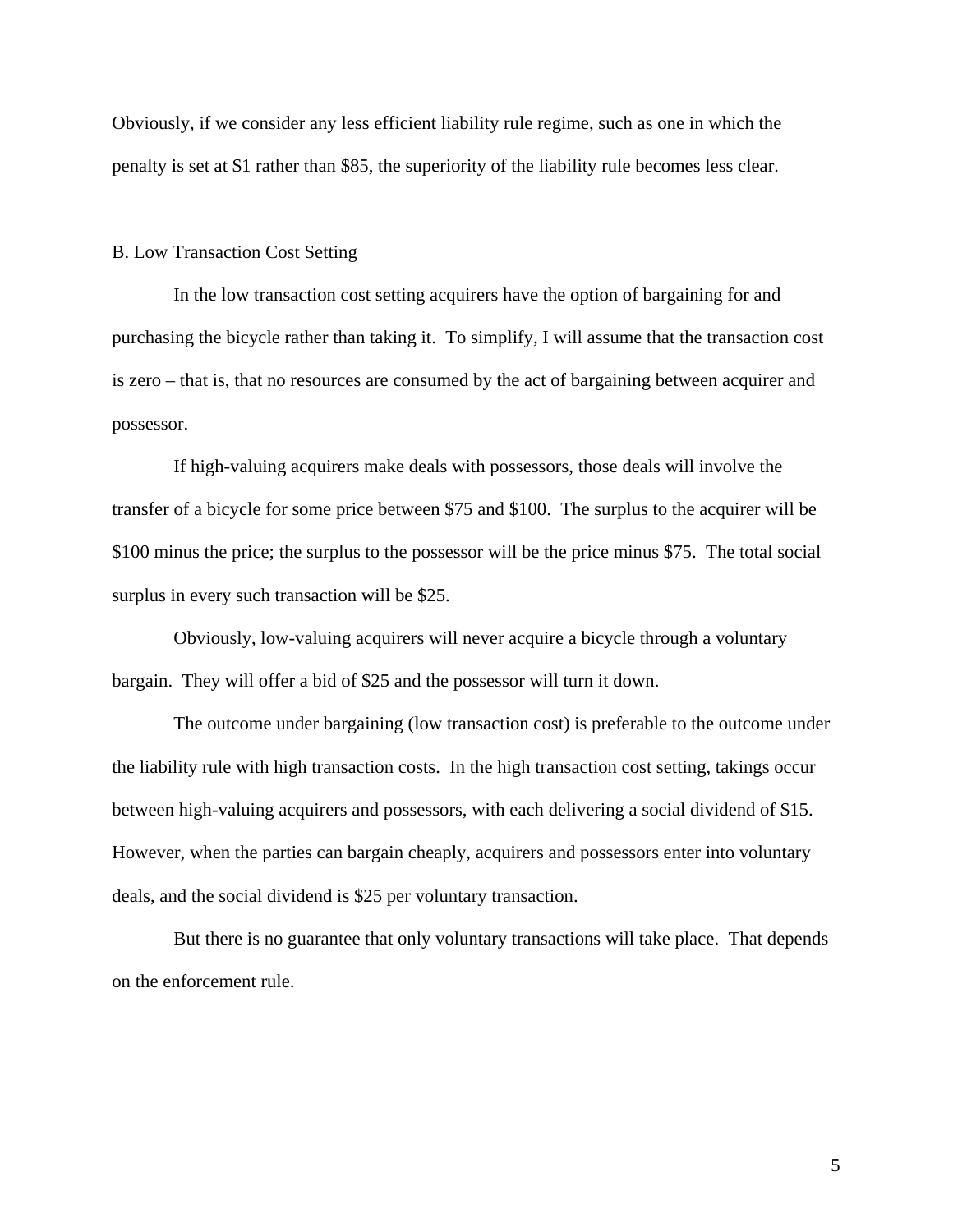If the state adopts the property rule, no takings will occur, and only voluntary transactions between high-valuing acquirers and possessors will be observed – again with each transaction generating a surplus of \$25.

 If the state adopts a liability rule, the matter is more complicated. The traditional view reflected in the Calabresi and Melamed article and in the Posner article is that takings will occur under a liability rule. Some high-valuing acquirers will take bicycles, generating a social surplus of only \$15 (\$25 transfer surplus – \$10 enforcement cost) for each taking. Indeed, any time a possessor demands a price greater than \$85 for the bicycle, the acquirer will take.

 On the assumption that takings occur under the liability rule regime, the property rule is preferable to the liability rule. The reason is that voluntary transactions, which are the only transactions that occur under the property rule, generate a social dividend of \$25. This is greater than the social dividend from a taking under the liability rule regime, which is \$15. This is the core of the case for the property rule in Calabresi and Melamed.

# II. Indifference Proposition

Kaplow and Shavell argue that *takings will not occur* under the liability rule.<sup>7</sup> Reconsider the bargaining environment. The high valuing acquirer will approach the possessor and offer to purchase. The possessor will state a price. Suppose the possessor offers a take-it-orleave-it price to the high-valuing acquirer. In order to examine the robustness of the Kaplow-Shavell argument, I will consider it first under the assumptions of the previous section – specifically, that the liability rule penalty forces the acquirer to bear the enforcement costs.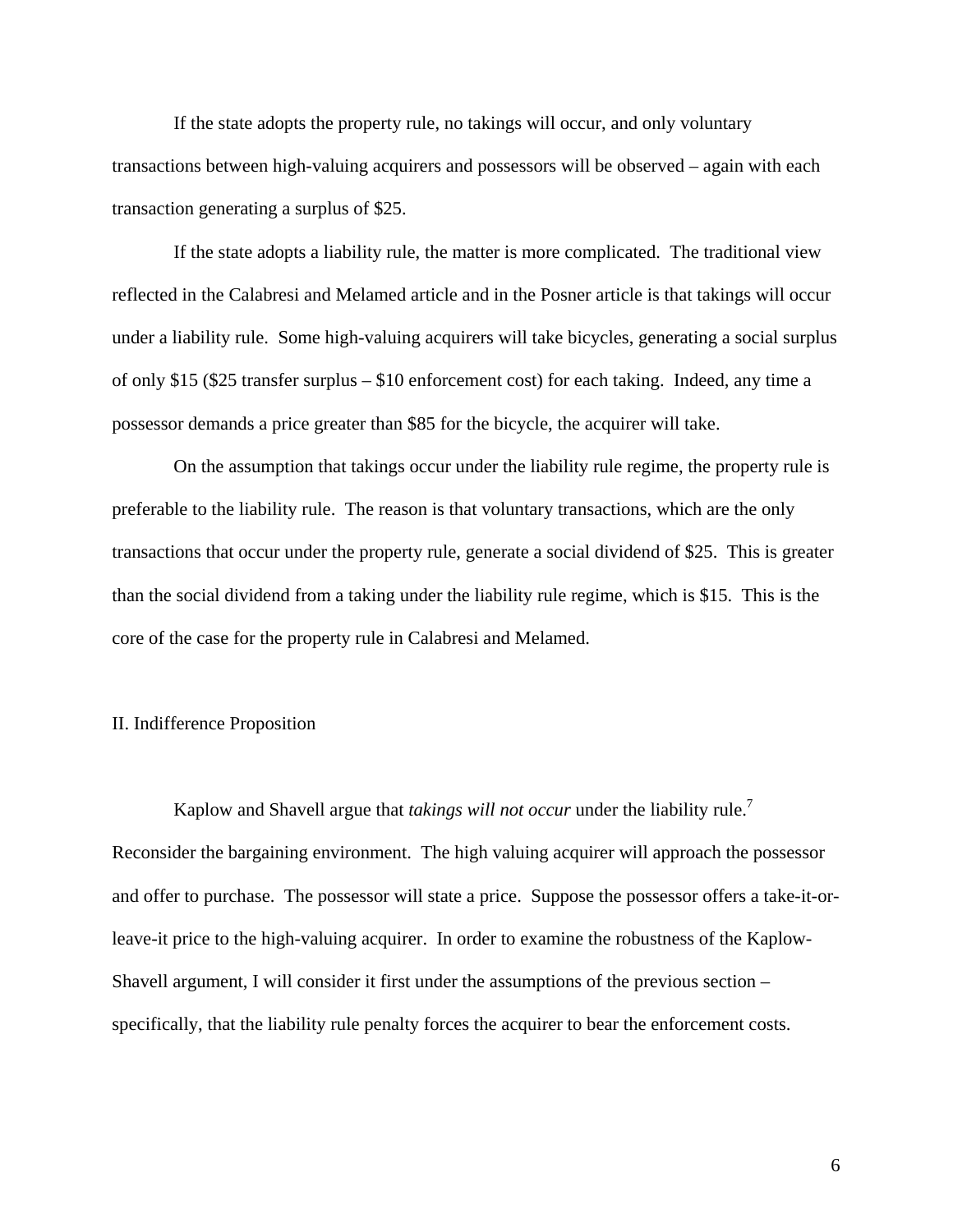Second, I will assume that the liability rule penalty does not force the acquirer to bear the enforcement costs.

# A. Acquirer Bears Enforcement Cost

 The possessor knows that he cannot set the price too high. If he sets the price at \$99, the high-valuing acquirer will take. The reason is that he will get a surplus of only \$1 if he purchases at \$99; but if he takes the bicycle, he will get a surplus if \$15 (\$100 value – \$85 fine). Clearly the high-valuing acquirer will take if the possessor demands \$99.

 Suppose instead the possessor demands only \$76. Then the acquirer will reason as follows: I can purchase the bicycle for a surplus of \$24 (\$100 – \$76), or I can take the bicycle for a surplus of \$15. In this case the acquirer will purchase. If the acquirer purchases, the possessor gets a surplus \$1. If the acquirer takes, the possessor gets no surplus.

 The acquirer will prefer to purchase for any price less than or equal to \$85, and will take when the price is higher than \$85. The possessor will be better off selling at any price greater than \$75 and less than or equal to \$85 than he would be in the event of a taking. It follows that a transaction will take place for a price less than or equal to \$85 and greater than or equal to \$75. No takings will occur under the liability rule.

#### B. Acquirer Does Not Bear Enforcement Cost

 The foregoing argument should be reconsidered under the assumption that the cost of enforcement is borne by the state instead of the acquirer (in the form of an addition to the fine). If the cost of enforcement is borne by the state, the liability rule fine will be \$75. The only way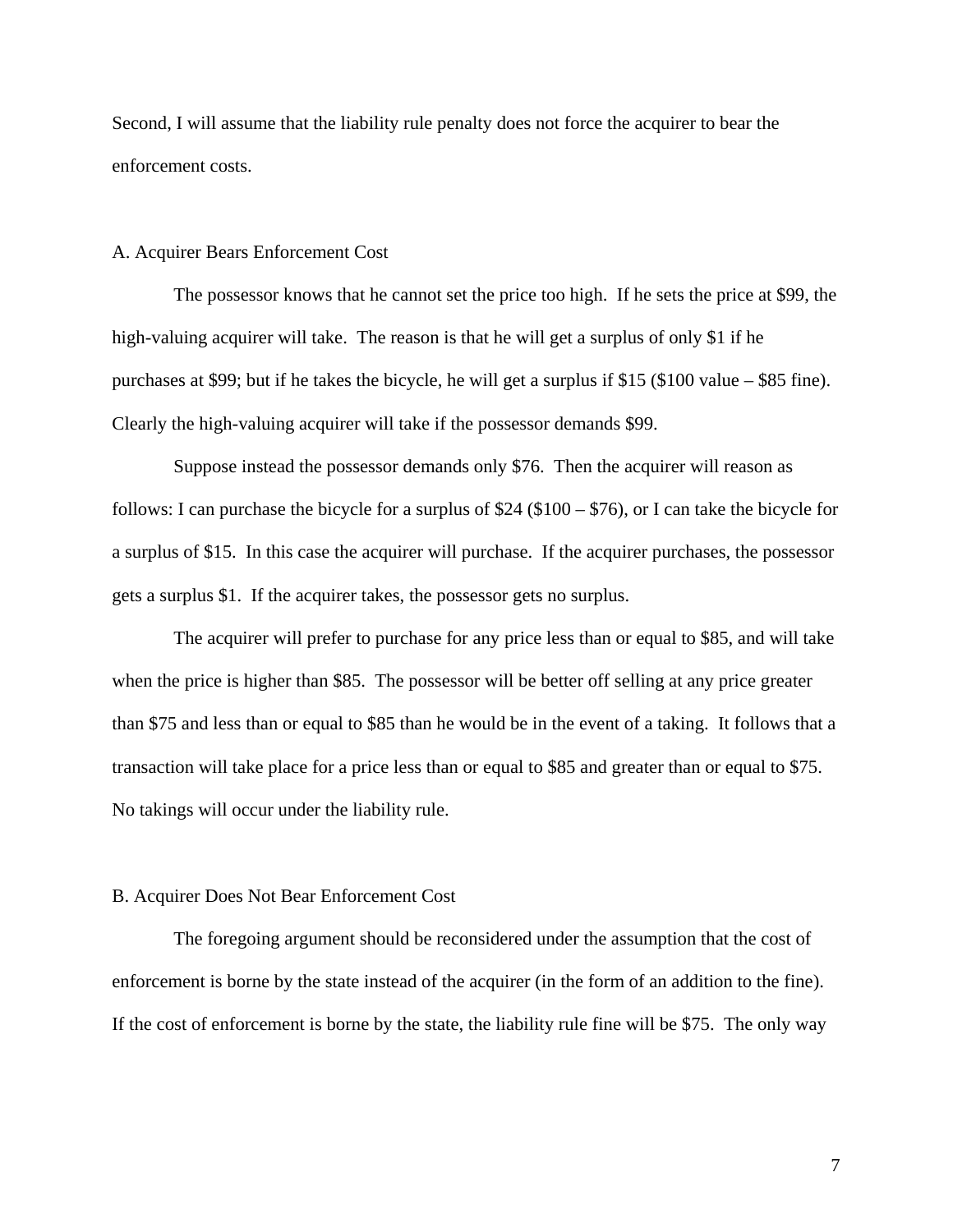that a transaction will take place is if the possessor is willing to sell for \$75, which is the value the possessor places on the bicycle. In this case, there is a single objective transaction price.

 A plausible assumption is that in this scenario, when transactions can take place only at a price at which the possessor is indifferent as between a sale and a taking, that the possessors will choose randomly; some bicycles will be sold (because the possessor set his price at \$75) and some will be taken (because the possessor refuses to sell at \$75). This is the approach adopted in Hylton (2006). However, suppose all possessors choose to sell at \$75. In this scenario, no takings will occur, and all bicycles will sell at the \$75 price.

# C. Informational Asymmetry

 Although the low transaction cost setting was assumed in Calabresi and Melamed to exclude informational asymmetry, the preceding arguments do not necessarily fall apart when informational asymmetry is introduced. The claim that no takings will occur under the liability rule may still continue to be valid in the presence of informational asymmetry.

 First, consider the case where the state bears all enforcement costs. A transaction could occur at only one price, when the price is equal (in monetary value) to the liability rule penalty. In this case, informational asymmetry would not affect the outcome. Everyone knows the liability rule penalty. If the possessor sets his price above the penalty, high-valuing acquirers will take.

 Second, consider the case where the acquirer bears the enforcement costs (as assumed in the example of the previous part). Informational asymmetry becomes an issue in this scenario only if there are some acquirers whose valuations fall within the contract range, between \$85 and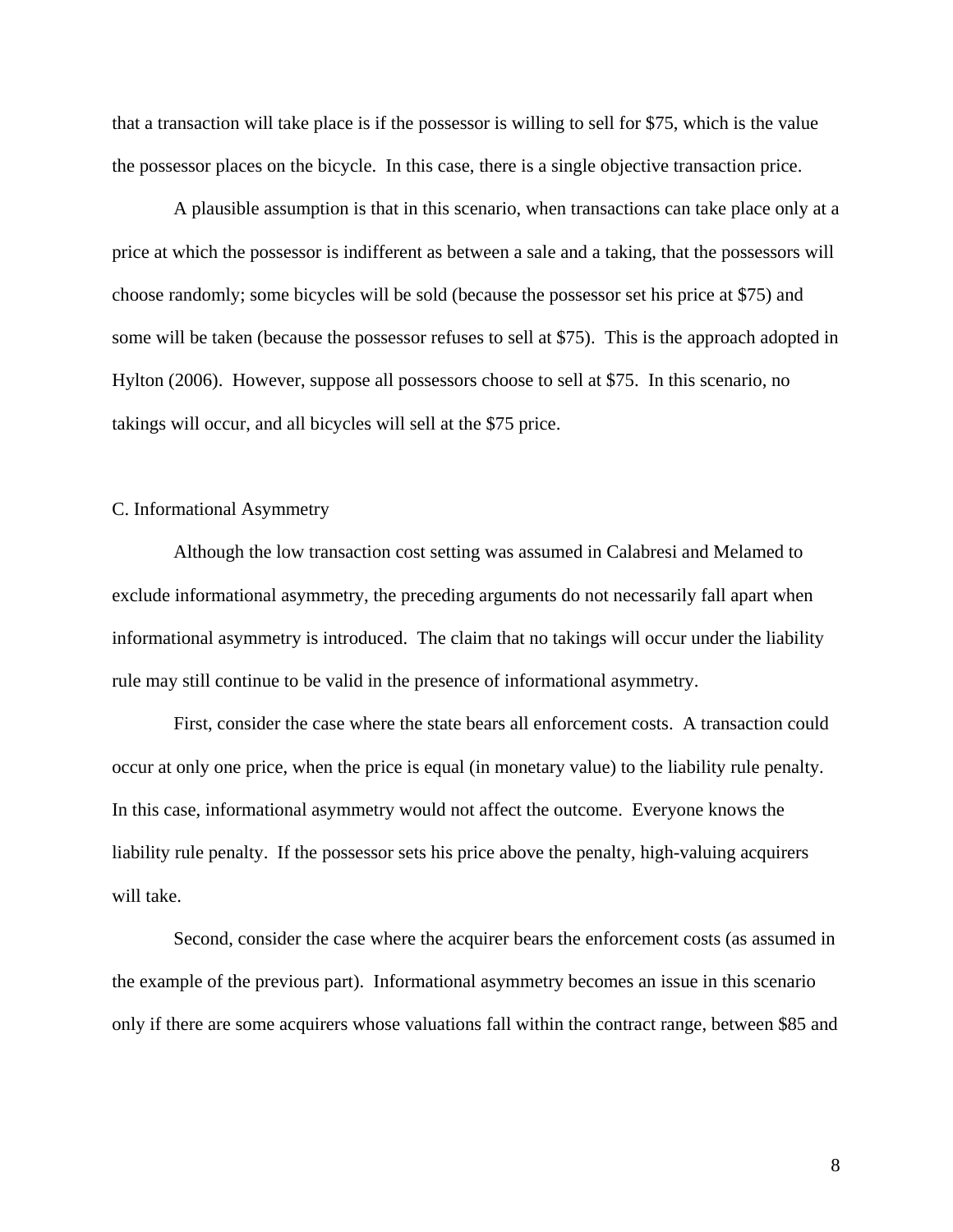\$75. If there are no acquirers of this sort, informational asymmetry is again an irrelevant factor. No takings will be observed.

# D. Summing Up

 Putting the previous subsections together leads to the following conclusions. First, as long as some portion of the enforcement cost of enforcement is borne by the acquirer, then all bicycles will be transferred through market transactions and no takings will occur. Second, even if no portion of the enforcement cost is borne by the acquirer (because the state bears the full enforcement cost), no takings will occur if the possessor, whenever indifferent between a sale and a taking, always chooses to sell. With these two conclusions accepted, the Kaplow-Shavell argument is complete.

 From this argument, Kaplow and Shavell conclude that the property rule and liability rule have equivalent welfare implications in the low transaction cost setting. I will state their result as follows.

*Indifference Proposition: If transaction costs are low, takings will not occur under property rules and under liability rules. Society should therefore be indifferent as between the two rule types*.

 At first glance the Indifference Proposition is startling, with troubling implications. The traditional view of Calabresi and Melamed, that takings will occur under liability rules and will not occur under property rules, had been accepted in the literature. The Indifference Proposition implies that the basis for favoring property rules in low transaction cost settings is weak, or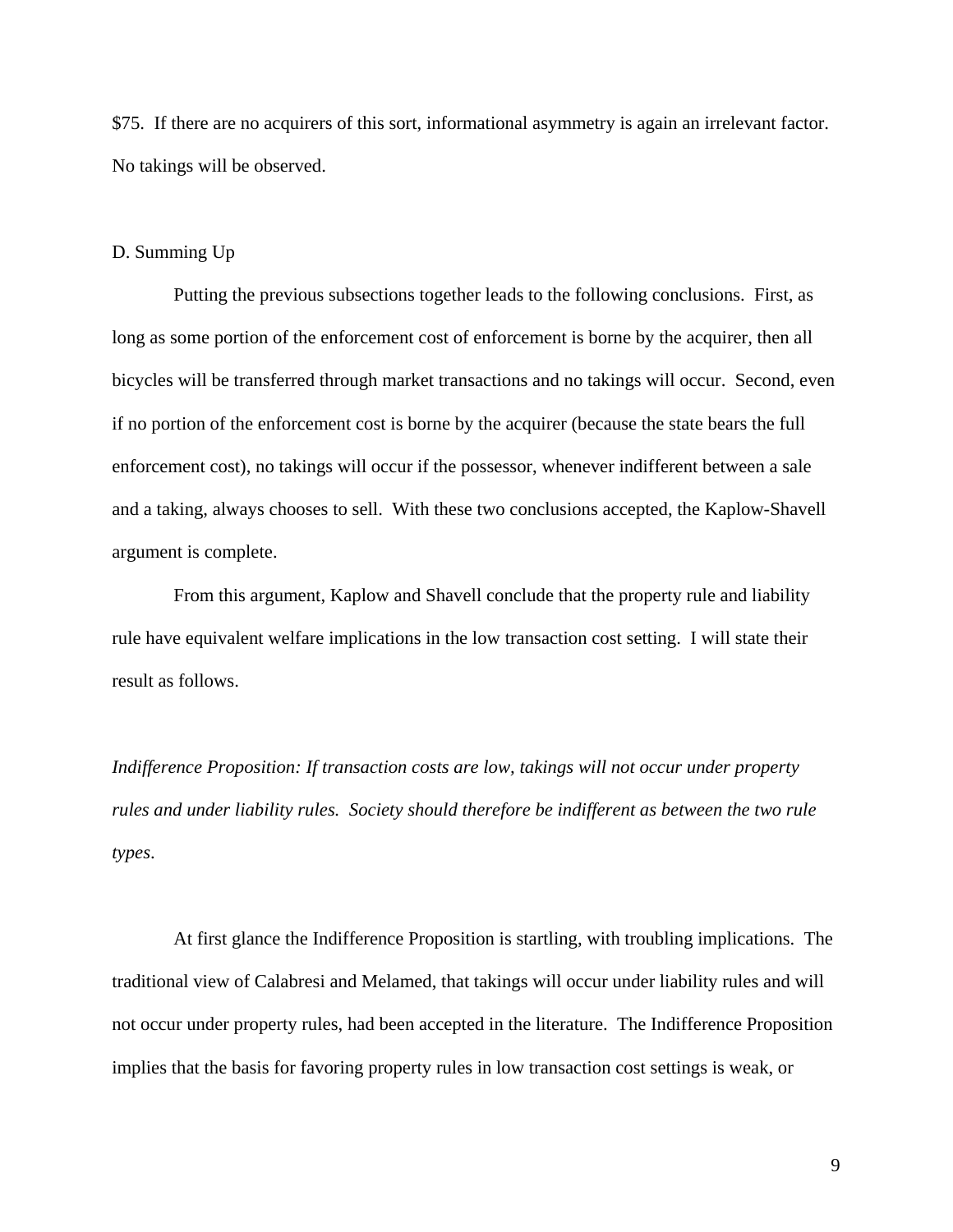nonexistent. If that is correct, then the property-liability rule framework falls apart as a positive theory of common law.

 The Indifference Proposition is an implication of the Coase Theorem (Coase, 1960). If transaction costs are low, according to the Coase Theorem, parties will bargain themselves to the most efficient allocation of resources. It follows that under low transaction costs the most efficient allocation of resources will be observed whether the property rule or the liability rule is in effect. Of course, the most efficient allocation of resources would be observed in the end whether or not takings occurred. When takings occur, however, there is, in effect, a joint decision by the possessor and acquirer to "burn" money. A taking is, in the low transaction cost setting, an agreement to waste resources through the enforcement action. The most efficient transaction is the voluntary transaction. Hence, if transaction costs are low, the parties should always opt for the voluntary transaction. For the remainder of this essay I will examine the limitations of this argument.

III. Why Society Should Not be Indifferent as between Property Rules and Liability Rules

 In this part I will explore the reasons society should prefer the property rule to the liability rule in the low transaction cost setting. The general reasons can be put initially into two categories. First, even if the Indifference Proposition were valid, society should still prefer the property rule to the liability rule.<sup>8</sup> Second, I will discuss the reasons that the Indifference Proposition is invalid.

A. Preferring Property Rules When the Indifference Proposition is Valid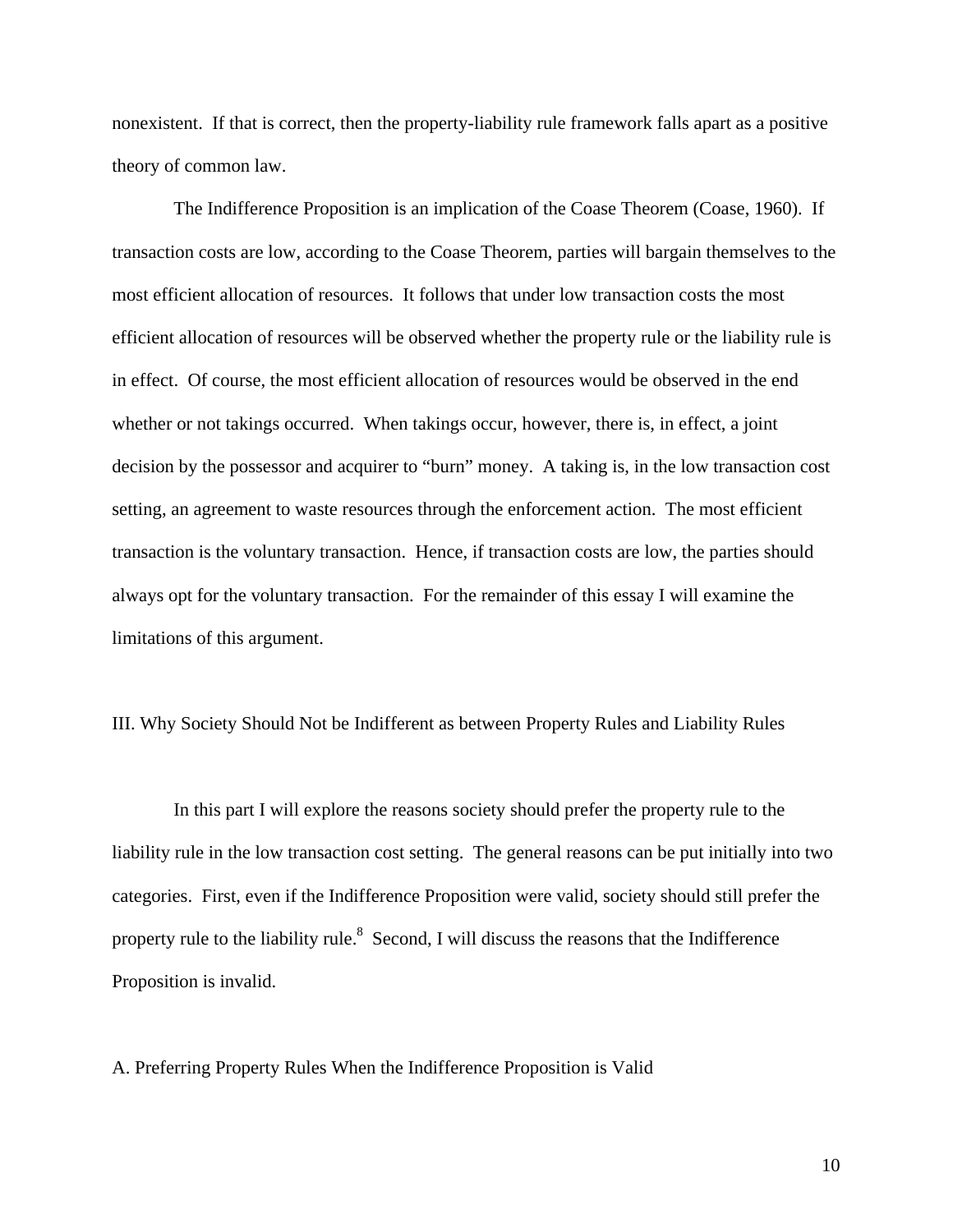Under the Indifference Proposition, no takings occur under the liability rule,

contradicting Calabresi and Melamed (1972). Efficient transfers occur, in the sense that the bicycle gets traded to the agent who values it the most. However, even though only "voluntary" trades occur, these are essentially trades made under duress.

 There is an additional implication for the prices that will be observed in the low transaction cost setting when the liability rule is in effect. The maximum transaction price that will be observed under the liability rule regime is the liability rule penalty. The total wealth transfer from possessors to acquirers will be determined in large part by the liability rule penalty. As the penalty is set lower, more wealth is transferred from possessors to acquirers.

 In the example considered in the previous part of this paper, I assumed that acquirers consisted of two types, while the possessors simply valued their bicycle at the market value of \$75. Suppose, however, that possessors have heterogeneous subjective valuations. For example, suppose there is a subgroup of possessors that values their bicycles at \$90 each. In this scenario, it is still the case that no takings occur under the assumptions of the Indifference Proposition. High-valuing possessors agree to sell their bicycles for a price no greater than \$85, because they would rather receive some surplus over the market value as the result of a sale, rather than no surplus at all when a taking occurs. But even when these sales occur, the high-valuing possessor receives a price that is less than his subjective valuation. This has troubling implications.

 When voluntary sales are made, as predicted by the Indifference Proposition, merely to avoid a taking under the liability rule, possessors are not compensated for losses in subjective value in these transactions. That has long term implications for investment. A high-valuing possessor may have a large subjective valuation because he has made some sort of investment that cannot be easily valued by the market, or which may have no value in the market. For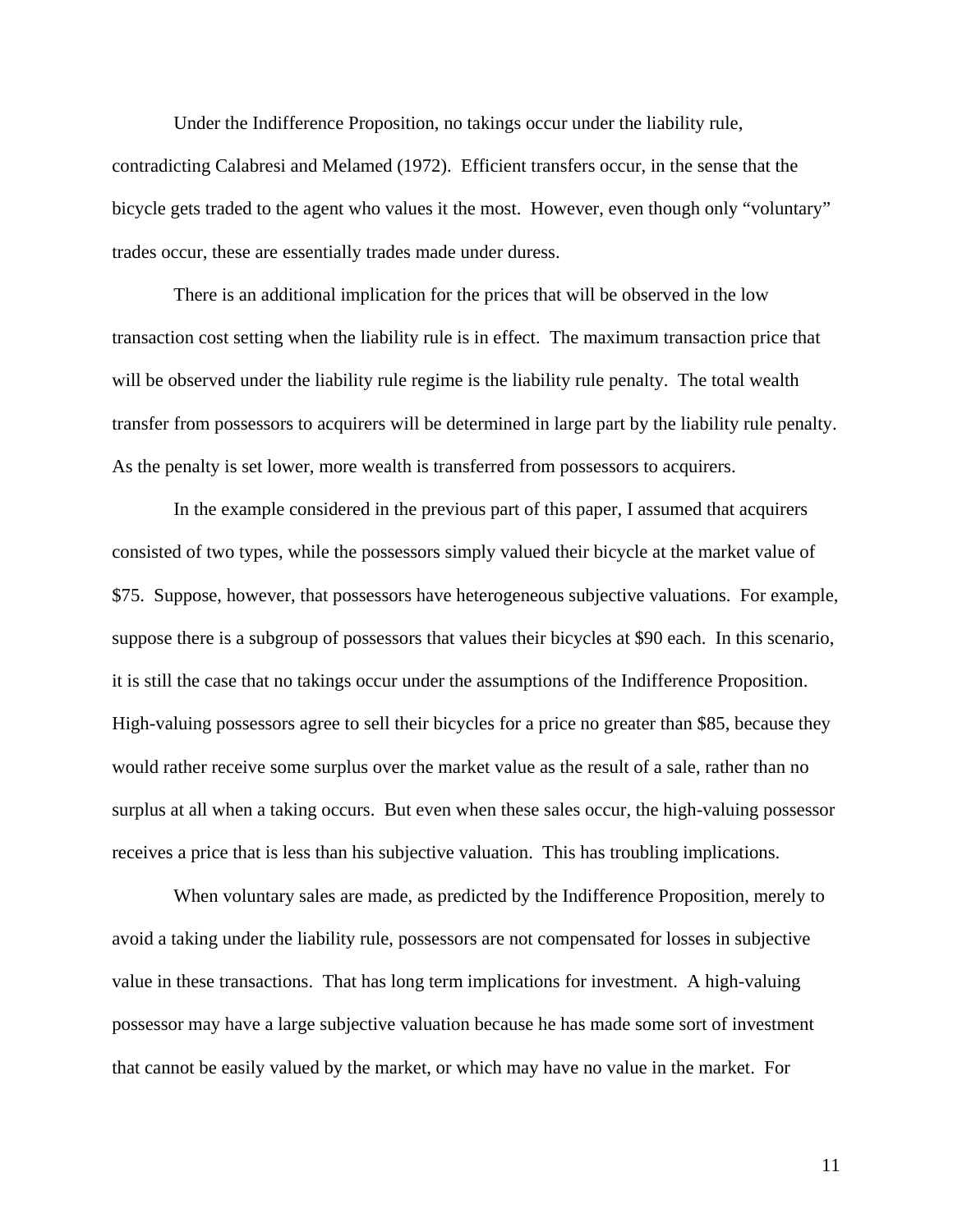example, suppose a high-valuing possessor has painted his bicycle a special color. Some market participants would prefer to buy a bicycle of that special color, while an equal number would not prefer to buy such a bicycle. The objective market therefore places a zero value on the bicycle's color. Still, even in this case, the possessor may have an expectation of waiting and finding a buyer who prefers the special color and receiving a premium in a transaction as a result. This will not happen under the liability rule, because all acquirers know that they can simply take the bicycle whenever the asking price exceeds the liability rule penalty level.

 Knowing that subjective valuations in excess of the market will not be compensated, possessors with substantial subjective valuations, or who anticipate a substantial subjective valuation arising from some future investment, will change their plans to avoid a transaction that imposes a subjective loss. Some will avoid settings in which market exchanges may be forced on them, unless compelled to enter by some uncontrollable change in events. Some will avoid the investment that creates the subjective valuation, since they know that the investment is unlikely to be rewarded in the future.

 These actions are harmful to long run social welfare. Again, consider the simple example of the possessor who paints his bicycle a special color. Suppose he has already done so. Knowing that he might eventually find himself in a position where it is privately optimal, under the conditions, to sell his bicycle at a price that he considers beneath his subjective valuation, he may attempt to avoid all settings in which this might occur. He may decide to hide his bicycle in a secret location, and to ride it only in places where he will never run into potential acquirers. Possessors with high subjective valuations may self segregate in order to avoid market transactions. All of this is costly and reduces welfare. Alternatively, suppose the possessor has not painted his bicycle, but is merely thinking about it. He will do so only if he can find a way to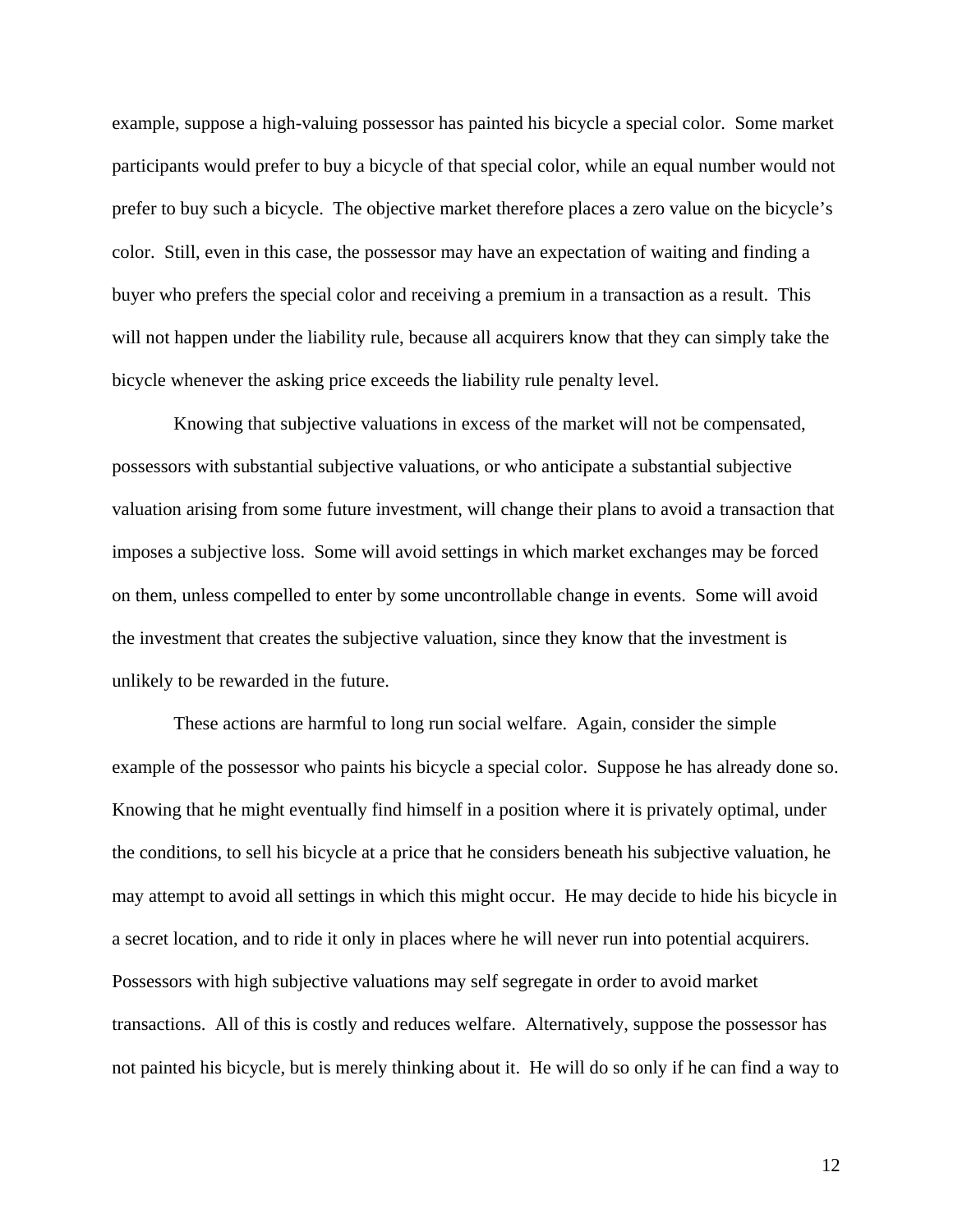secure its possession in the future. If he cannot secure its possession, he may forgo painting even though the subjective valuation increment from painting far exceeds the cost of painting. This is harmful to social welfare too.

 Conversely, consider the incentives of potential acquirers. Knowing that they can simply take a bicycle when the possessor's price exceeds the liability rule penalty, high-valuing acquirers will have every incentive to invest in technology that facilitates taking. These investments would serve no useful purpose to society; they merely facilitate the transfer of resources from one person to another. Social welfare is reduced as resources are drawn into the takings process.

 These are sufficient reasons to reject the Indifference Proposition, and to prefer the property rule to the liability rule when transactions costs are low. However, I will argue below that when one looks closely at transaction costs and the takings process, the case for preferring property rules gets even stronger.

# B. Reasons Why the Indifference Proposition Fails

 In this part I will examine in more detail the transactions that are assumed to occur under the Indifference Proposition. The Indifference Proposition holds that property rules and liability rules are equivalent in terms of welfare when transaction costs are low (zero). Of course, there is no definition of precisely what is meant by low transaction costs. The definition that works best in terms of the Coase Theorem is one that is perfectly circular: low transaction costs means any setting in which there is no feature of the environment that prevents the parties from reaching the efficient agreement. The circularity approach has to be set aside to make progress on this issue.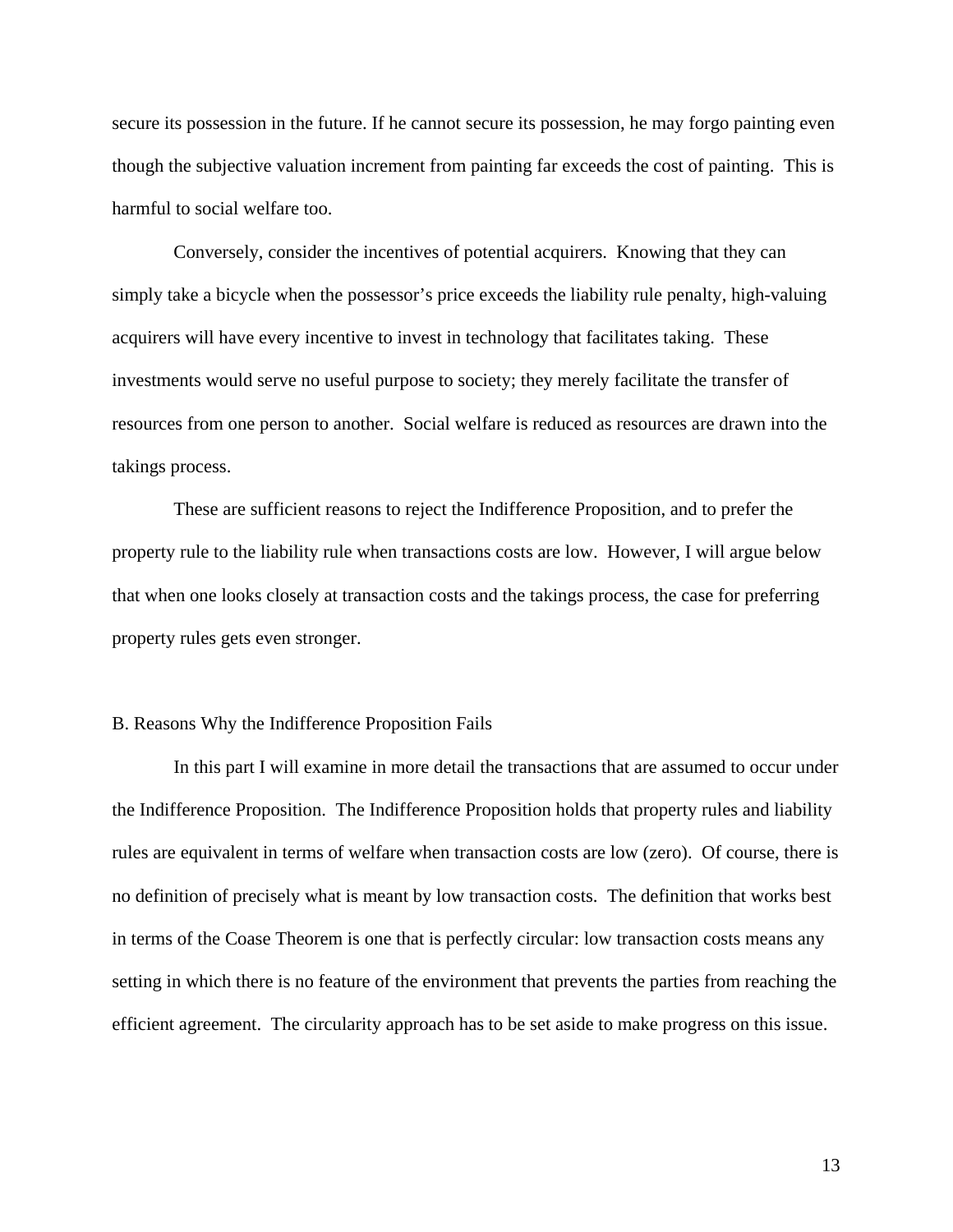I will break the notion of transaction costs down into different components: primary and secondary. Primary transaction costs are the cost of meeting. Secondary transaction costs are the costs of reaching agreement after meeting.

 For example, consider accidents between strangers, such as automobile collisions. The parties cannot bargain ex ante over the allocation of risk because the cost of identifying the bargaining parties and meeting before the accident are prohibitively high. This is a case in which bargaining does not occur because primary transaction costs are too high. When the primary transaction costs are low, and the parties can meet easily, there may be secondary transaction costs that prevent them from reaching an agreement. Those costs can take the form of strategic hold out incentives, information asymmetry, or behavioral norms that pose obstacles to agreements.

 I will assume below that primary transaction costs are low. The remaining costs, secondary transaction costs, may not be low. The presence of secondary transaction costs suggest that property rules are preferable to liability rules when primary transaction costs are low.

 Return to the basic story. Why do takings *not* occur under the liability rule? Because the possessor, realizing that a taking will occur if he sets his asking price too high, will set his asking price at a sufficiently low level to avoid the taking. The possessor and acquirer agree at first to bargain. When they meet to bargain, the possessor realizes that the law has given the acquirer an option to take whenever the possessor's asking price goes above the level of the liability rule penalty. The liability rule penalty is, in effect, a "strike price" that triggers a taking. Realizing this, the possessor knows to keep his asking price below the strike price set by the law.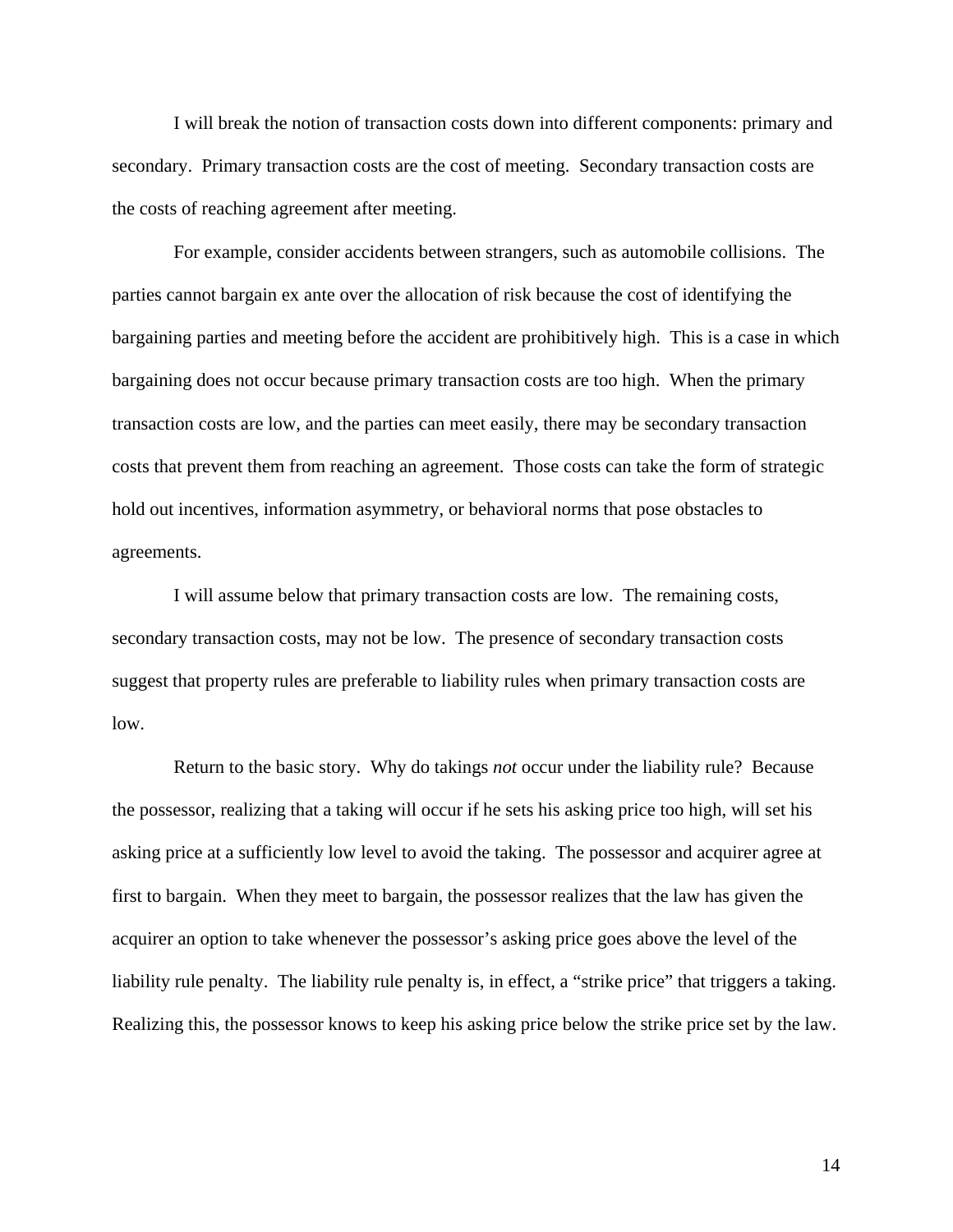As a description of bargaining, this is inconsistent with behavioral patterns. I will consider the implications of cognitive dissonance, bounded rationality, predation, defensive actions, and asymmetric information below. Each of these factors easily can prevent the Indifference Proposition from being valid. Of course, informational disparities have been treated as another type of transaction cost.<sup>9</sup> Predation and defensive actions, however, would appear to be a feature of the bargaining environment even in low transaction cost settings. The prospect of these factors indicates that the Indifference Proposition is invalid even under the most expansive noncircular definition of transaction costs.

# A. Behavior, Cognitive Dissonance, and Bounded Rationality

 When people choose to bargain, they generally commit themselves to the notion that they will bargain, and that if the bargaining fails, in the sense that no transaction takes place, they will walk away with the same endowments that they carried into the bargaining session (Hylton 2006). I am aware of no real life scenarios in which individuals engage in conditional bargaining where if the seller proposes terms that fall outside of certain parameters the prospective acquirer abandons the bargaining process and resorts to expropriation.

 Perhaps the closest example of conditional bargaining in American law is observed in collective bargaining as required by the labor laws. In the union bargaining process, the parties are required by law to bargain until an impasse is reached. After an impasse, the employer is allowed under the law to make unilateral changes in working conditions. This is a case of conditional bargaining, because the employer bargains knowing that if the union demands too much, he will simply reject the demand and implement the change he prefers. But in this case, it is the employer exercising his common law property rights after the impasse stage. The law does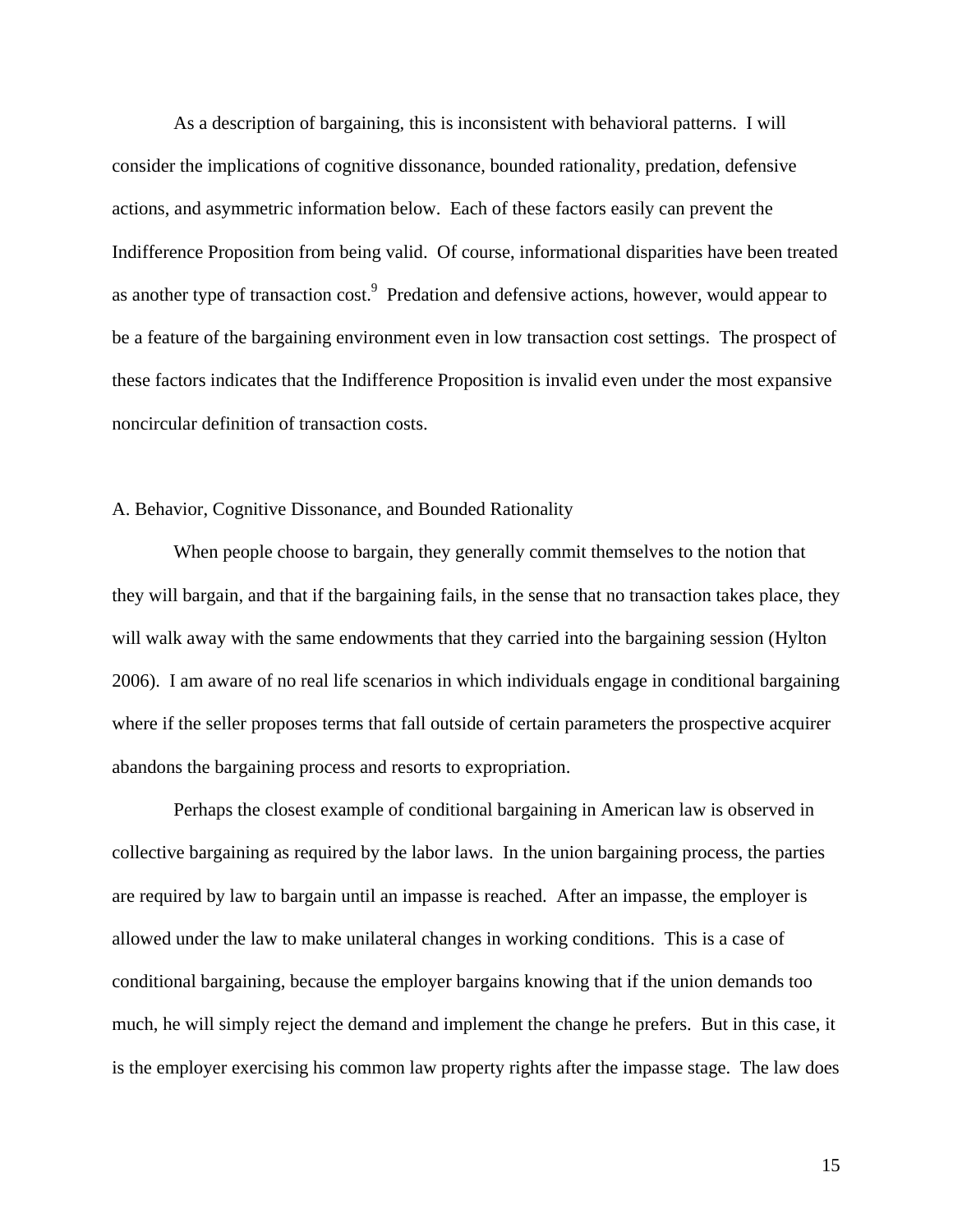not permit one party to take part of the common law property rights package from the other after the impasse stage.

 Probably the closest examples of conditional bargaining are observed not among individuals, but among governments on the international relations stage. China wants Taiwan to reunify by becoming part of China. The Chinese government asks politely and even enters into trade agreements, but at the same time fortifies missile batteries aimed directly at Taiwan. The clear signal China sends is that this is a bargaining game that could end, at any time, with a taking. The signal is designed to pressure Taiwan not to set its terms for reunification too high. Although this is a valid example of conditional bargaining, it also illustrates how rare the conditions must be for such bargaining to be observed. The international relations stage is unique precisely because there are no property rights enforced by a super-government, while at the same time there are boundaries long recognized by custom. These conditions are unlikely to be observed among individuals within a community. If property rights are not enforced in a community, many individuals would resort to taking, without wasting any time on bargaining. Those who attempted conditional bargaining would be victimized by the many others who resorted to taking.

 Bargaining is common in open air markets and in car dealerships. The norm that is uniformly followed is simple. The seller offers a price and the prospective buyer counters with lower prices. But the seller never does so with the expectation that the prospective buyer will take if the seller puts his asking price too high. The understood bargaining ritual is one in which the parties commit to the process, under the assumption that if it fails they retain their current endowments. This appears to have been the behavioral norm in all societies, at all times.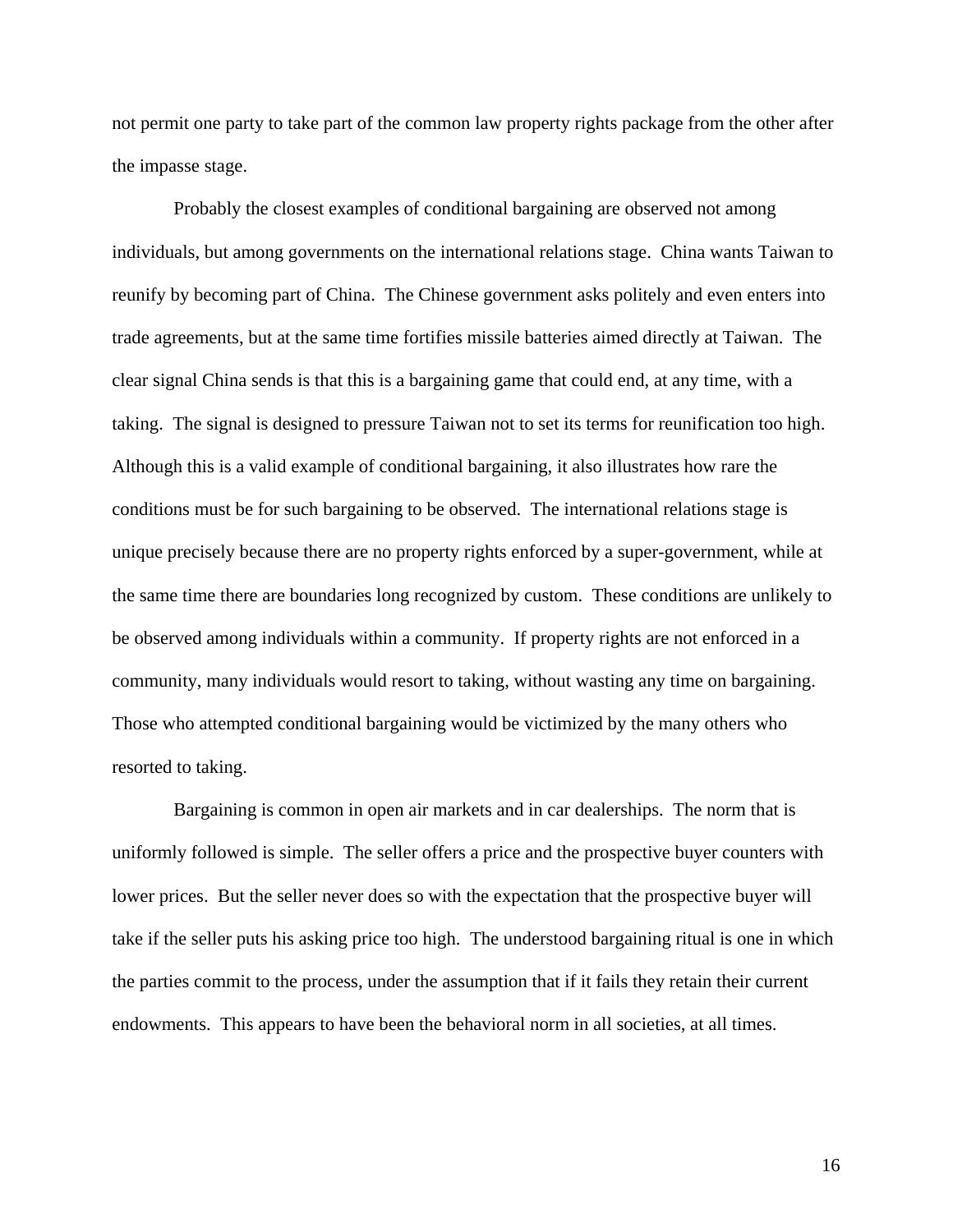Given that bargaining is a process to which actors commit, the cognitive dissonance problem is easy to see. Suppose the possessor shows up to the bargaining table, assuming that the acquirer is committed to bargaining. The acquirer, suspecting that the possessor will not respect the trigger price limit, has no incentive to bargain. The acquirer's best move would be to take immediately, rather than waste time in a failed bargaining process. Takings rather than bargains would occur, and society would waste resources on enforcement in response to the takings. The Indifference Proposition would fail to hold, and property rules would be preferable to liability rules.

 Of course, one response to this argument is that it reflects the way people have thought, given the existence of the property rule. If property rules had never existed, or had never been widespread, possessors would have no reason to enter into bargaining sessions in the belief that the acquirer was committed to bargaining. If liability rules were the norm, each possessor would anticipate a taking whenever he set his asking price above the liability rule penalty.

 This is a suitable response, but it raises new issues, related to bounded rationality. Suppose one of the parties makes a mistake, and fails to learn the precise level of the liability rule penalty. If one of the parties has a mistaken understanding of the liability rule penalty level, takings will occur because of errors in the bargaining process. Specifically, the possessor will set his price at a certain level, thinking it below the liability rule penalty, and the acquirer will take because he thinks the price is above the liability rule penalty. One or both parties may be mistaken.

 Is it reasonable to assume that bargaining parties will always be aware of the liability rule penalty? Probably not. At best, both sides may have rough guesses. Takings will occur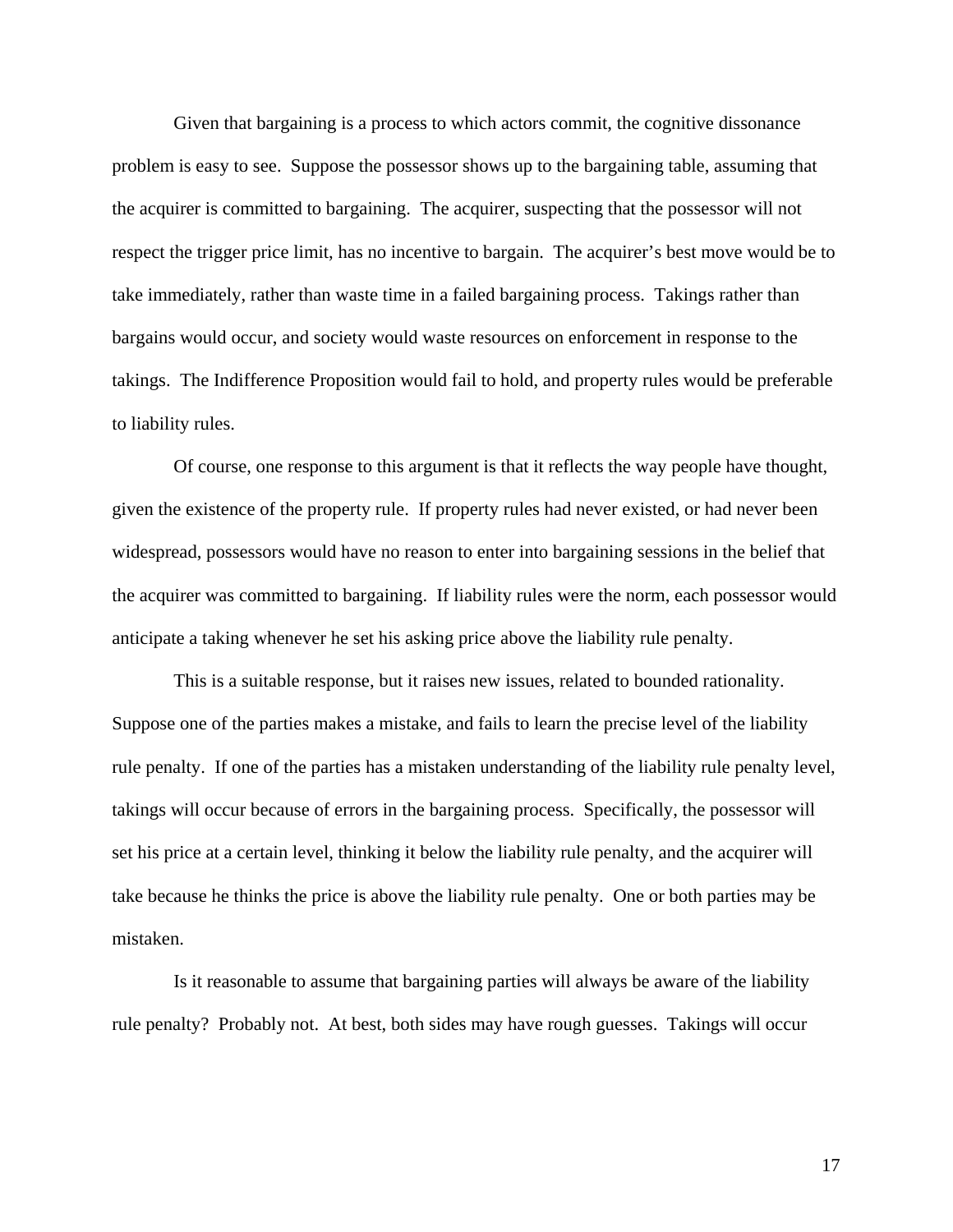because there will inevitably be instances in which at least one bargaining party does not have perfect information with respect to the liability rule penalty.

 The practice of bargaining with entitlements intact appears to be the norm across societies. Why this is so is a subject worthy of study. The bounded rationality theory may be a key reason for the prevalence of property rules (Smith, 2004). Imagine a mixture of property and liability rules applied in low transaction cost settings – for example, property rules for cars, liability rules for bicycles. The conditional bargaining strategy envisioned in the Indifference Proposition requires the parties to know what kind of bargaining process they have entered. This would be a costly and unworkable system of administration. The bounded rationality argument indicates that one of the key functions of property rules is to economize on the information necessary for markets to exist.

 One could argue that the bounded rationality assumption takes us outside of the low transaction cost setting. But bounded rationality is such a primitive feature of the human condition that it would be strange to assert that the low transaction cost assumption requires perfect information and perfect ability to process all information. As a theoretical construct useful for analysis, the setting of low transaction costs should at least be consistent with observed human capacities. When the construct of low transaction costs is completely divorced form any notion of human capacities, it serves then only as an assumption that guarantees the efficient Coasean solution in all settings. But once reduced to that status, it no longer serves a useful purpose.

### B. Predation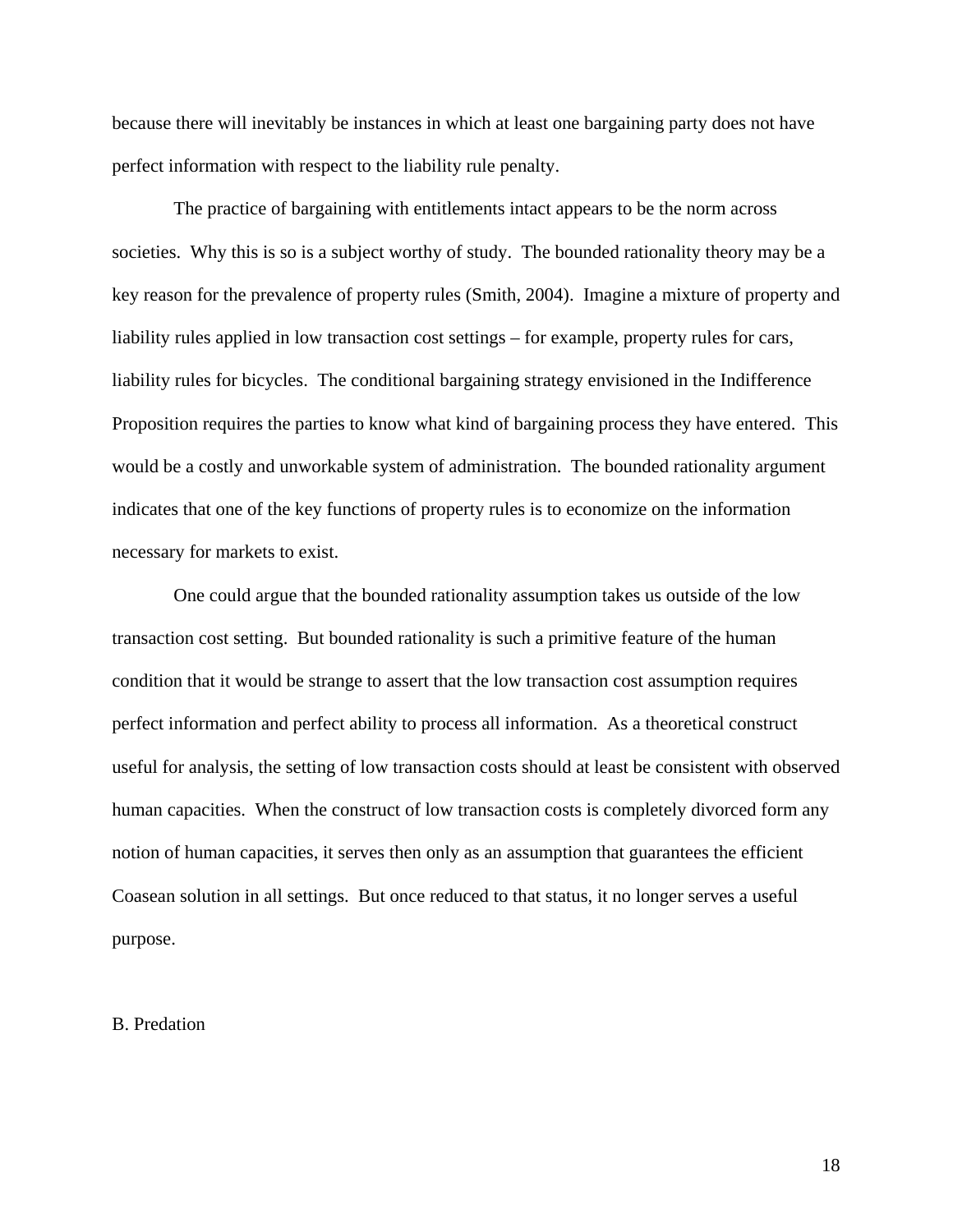It may be rational for acquirers to create a reputation for predation (Milgrom and Roberts 1982). With such a reputation, they will be able to extract a larger share of wealth from the possessors.

 Return to the bargaining scenario envisioned in the Indifference Proposition. Suppose the acquirer is a repeat actor, in the sense that he knows that he will meet with other possessors in the future and attempt to acquire bicycles from them. Or, suppose the acquirer is the member of some group or club that transacts with possessors. Under these assumptions, predation may be a rational strategy.

 The possessor's reason for engaging in predation runs as follows. If he is a one-shot actor, it will always make sense for the acquirer to accept any price that is less than or equal to the liability rule penalty. Given such a price, the threat to take the bicycle will not be credible. But if he is a repeat transactor, he may reason that if he establishes a reputation as a taker, he will be able to push the possessor down to the lowest price at which the transaction still has value to the possessor. He may reason that he is better off in the long run by suffering a few losses early by taking and then paying the liability rule penalty, because that enables him to establish a reputation as a taker. Once the reputation is established, he will find that in future bargaining sessions, possessors will cut their prices to the bottom end of the bargaining range. In the long run, he profits from the reputation, which enables him to expropriate more wealth from possessors.

 The same reasoning applies if the acquirer is a member of club or from some identifiable region or population subgroup. A few unprofitable takings may be profitable in the long run by building up reputation capital for the group. Once the group is known to consist of takers, possessors will cut their prices immediately when bargaining with them.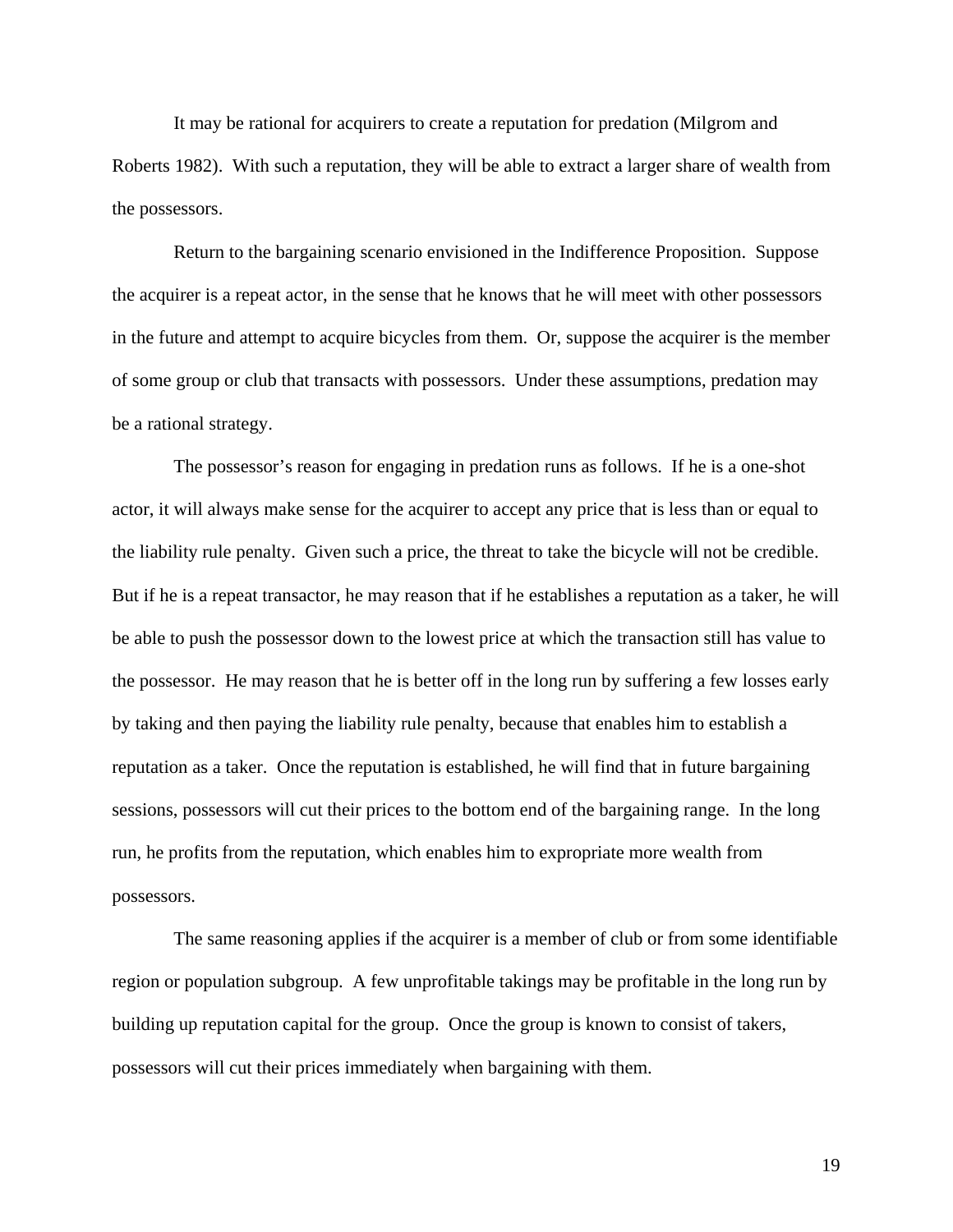Given the likelihood that predation would arise as a rational strategy under the liability rule, takings will occur. This implies that the property rule is preferable to the liability rule.

## C. Defense

 Another problem that the Indifference Proposition fails to take into account is defensive action by the possessor. Recall that the story behind the Indifference Proposition is a bargaining process in which the acquirer shows up to the bargaining table ready to take, and the possessor shows up ready to be victimized. But why would the possessor walk into the bargaining process expecting to be victimized? Why wouldn't the possessor take steps to avoid victimization? If the possessor could take a defensive action that cost \$1 in order to avoid an expropriation of \$2, he would do so.

 Reconsider the bargaining story. Suppose the possessor values the bicycle at \$95 and the acquirer values it at \$100. The liability rule penalty is set at \$85 (the sum of the bicycle's market value \$75 and the enforcement cost \$10). In the original Indifference Proposition scenario, the possessor realizes that he is better off setting his price at \$85 and losing \$10 (the difference between his reservation price and the actual transaction price) in a voluntary transfer rather than setting his price at \$95 and losing the full amount. In either enforcement scenario, the possessor loses more from a taking followed by enforcement than from a voluntary transfer at the price determined by the liability rule penalty. But the possessor may be able to do better by adopting some defensive measure.

 Suppose the possessor invests \$1 into a technology that electrically shocks the acquirer when he attempts a taking. The shock does not prevent the taking, it merely imposes a cost. Suppose the cost of the shock, from the perspective of the acquirer, is \$12. Now if the acquirer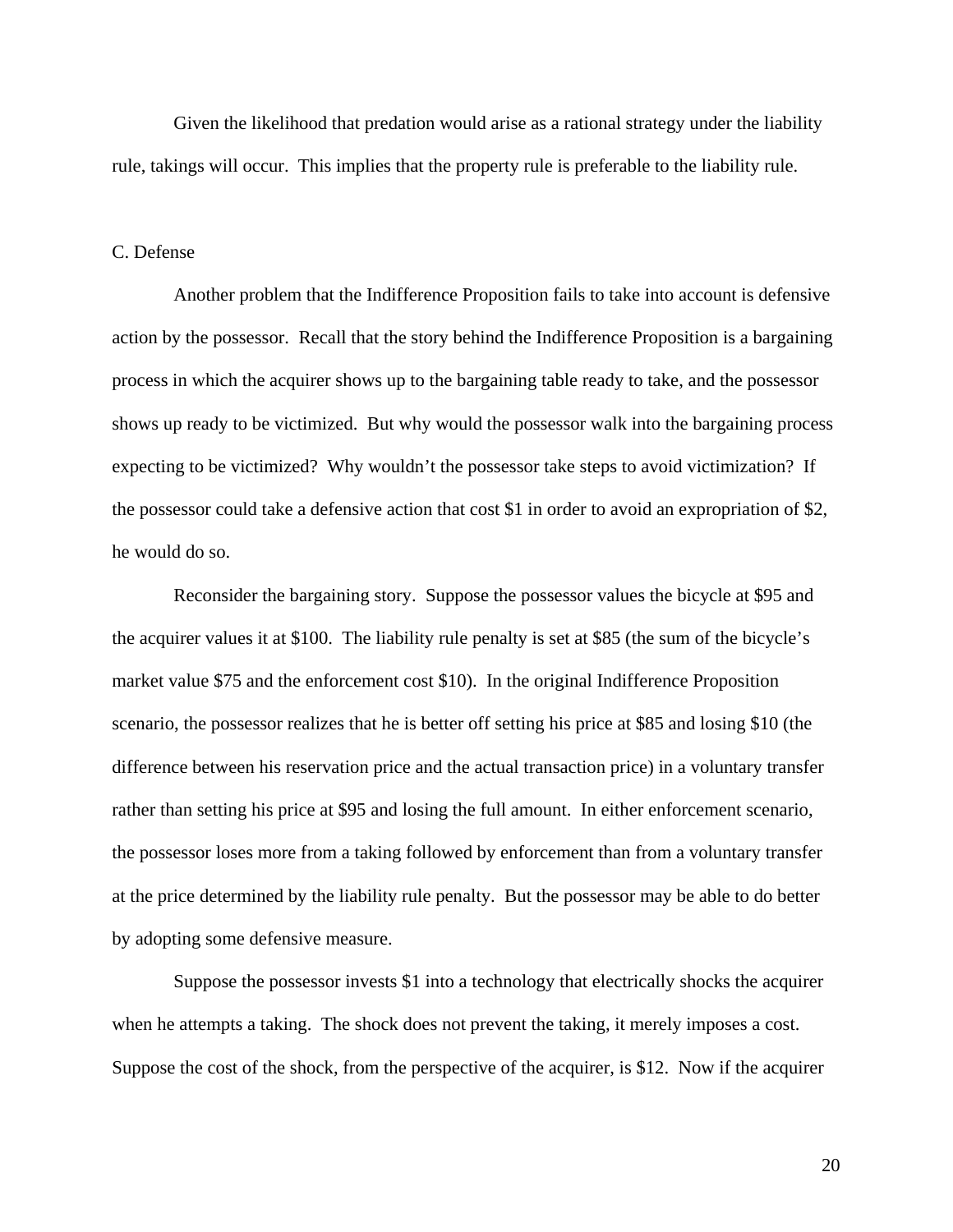attempts a taking, he will have to "pay" \$12. After he has taken the bicycle from the possessor, the acquirer will be prosecuted for the penalty of \$85. Under these conditions, the acquirer will accept a voluntary transfer for any price less than or equal to \$97. Again, no takings will occur, as the Indifference Proposition predicts. But neither is the possessor expropriated.

 Although no taking occurs in this example, the property rule is unambiguously preferable to the liability rule. The reason is that the liability rule induces defensive expenditures that would not be observed under the property rule. Social welfare is greater under the property rule than under the liability rule.

 One could argue that a Coasean solution is still possible in this scenario. Suppose the acquirer, realizing that the possessor has the option to invest in a defensive technology, approaches the possessor before the possessor obtains the defensive technology. In this setting, the acquirer can offer to share a larger part of the bargaining surplus with the possessor in exchange for the possessor forgoing the defensive technology. Under this Coasean bargain, the Indifference Proposition reemerges, and no taking occur.

 The problem with this Coasean solution is that it requires some especially strong assumptions. After the possessor forgoes investment in defense, what would prevent the acquirer from reneging on his promise to share a larger part of the bargaining surplus? Nothing. Unless the acquirer could commit to his promise to share, the possessor would have no incentive to accept a deal in which he forgoes investment in defense. For the Indifference Proposition to be valid, some especially strong assumptions regarding commitment and trust would have to be valid also. Moreover, these assumptions would appear to violate the individual rationality assumption at the heart of this framework (Hylton, 2011).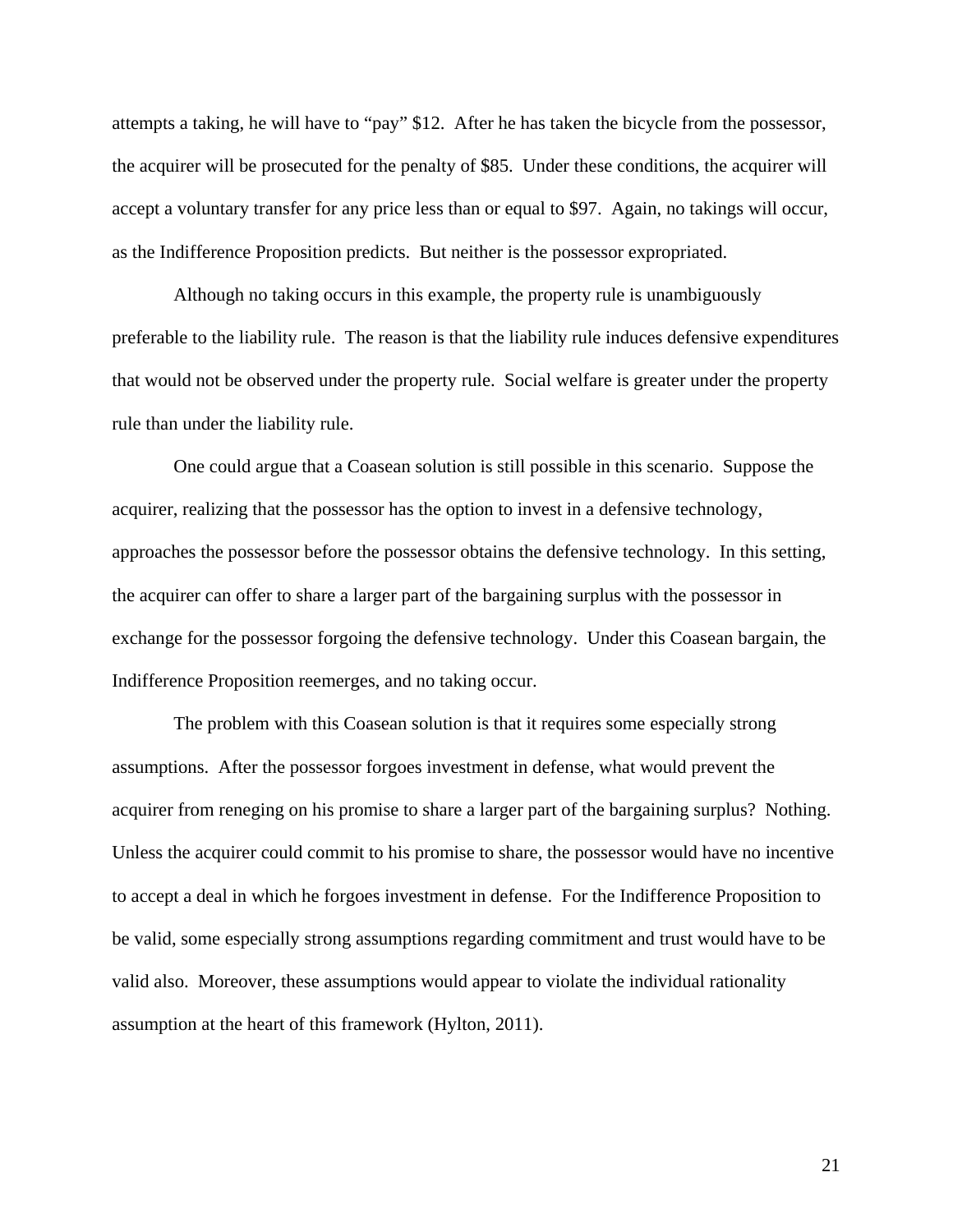D. Information

 Information asymmetry provides yet another basis for rejecting the Indifference Proposition. At first glance, informational asymmetry appears to be an unlikely reason for preferring property rules over liability rules. Informational asymmetry often provides a basis for preferring liability rules to property rules. More generally, informational asymmetry makes it difficult to determine whether property rules are socially preferable to liability rules.

 In the story behind the Indifference Proposition, the acquirer decides whether to take the possessor's bicycle by comparing the surplus he would gain from a taking with the surplus he would gain from a voluntary transfer. The comparison is made by the possessor in deciding whether to transfer voluntarily or reject a deal.

 As I argued in Part II.C., informational asymmetry does not necessarily play a role in this story. For example, consider the case where there is a single, observable, objective price at which the transaction can take place. Both parties compare their own reservation values to the objective price in order to determine whether a taking or a trade will occur. In the model considered above, the single objective price is equal to the liability rule penalty. However, I will show in this part that informational asymmetry may play a role in determining whether a taking will occur, even under assumptions that are most favorable to the no-takings conclusion (Part  $\text{II.C.}$ 

Let  $V_a$  be the value that the acquirer places on the bicycle. The acquirer takes whenever

$$
V_a - F > V_a - p \tag{1}
$$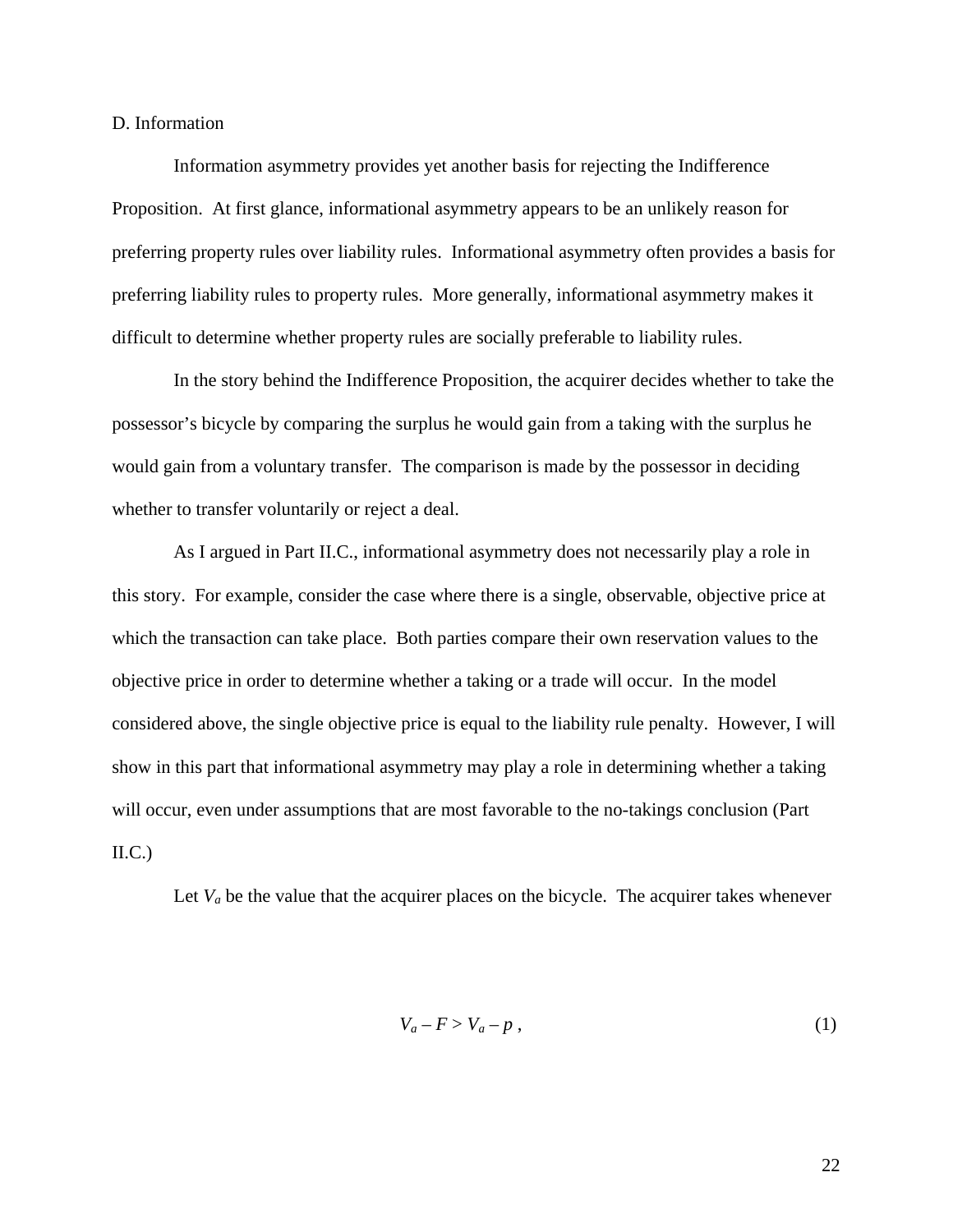$$
p > F.
$$
 (2)

Given the rule determining when the acquirer takes, the possessor will avoid a taking by setting price equal to the penalty  $(p = F)$ . Thus, informational asymmetry plays no role in determining whether a taking will occur.

 But this model is incomplete. The value of a bicycle to the acquirer is likely to depend on the process by which it is transferred. If the bicycle is transferred voluntarily, the former possessor will relinquish all claims on the bicycle. In regimes that record ownership, the former possessor will transfer formal documents registering title to the acquirer. More importantly, the former possessor will not attempt to recapture the item.

 The situation is different when the acquirer obtains the bicycle by a taking. The possessor will not relinquish all claims to ownership. He will retain formal documents proving ownership, which could cast a legal cloud over the acquirer's new possession. The possessor will attempt to recapture the item whenever the opportunity presents itself.

 In light of these differences, the value of the bicycle to the acquirer should depend on whether he acquires it through a voluntary trade or through a taking. Thus, the decision to take is governed by

$$
V_{al} - F > V_{ap} - p \tag{3}
$$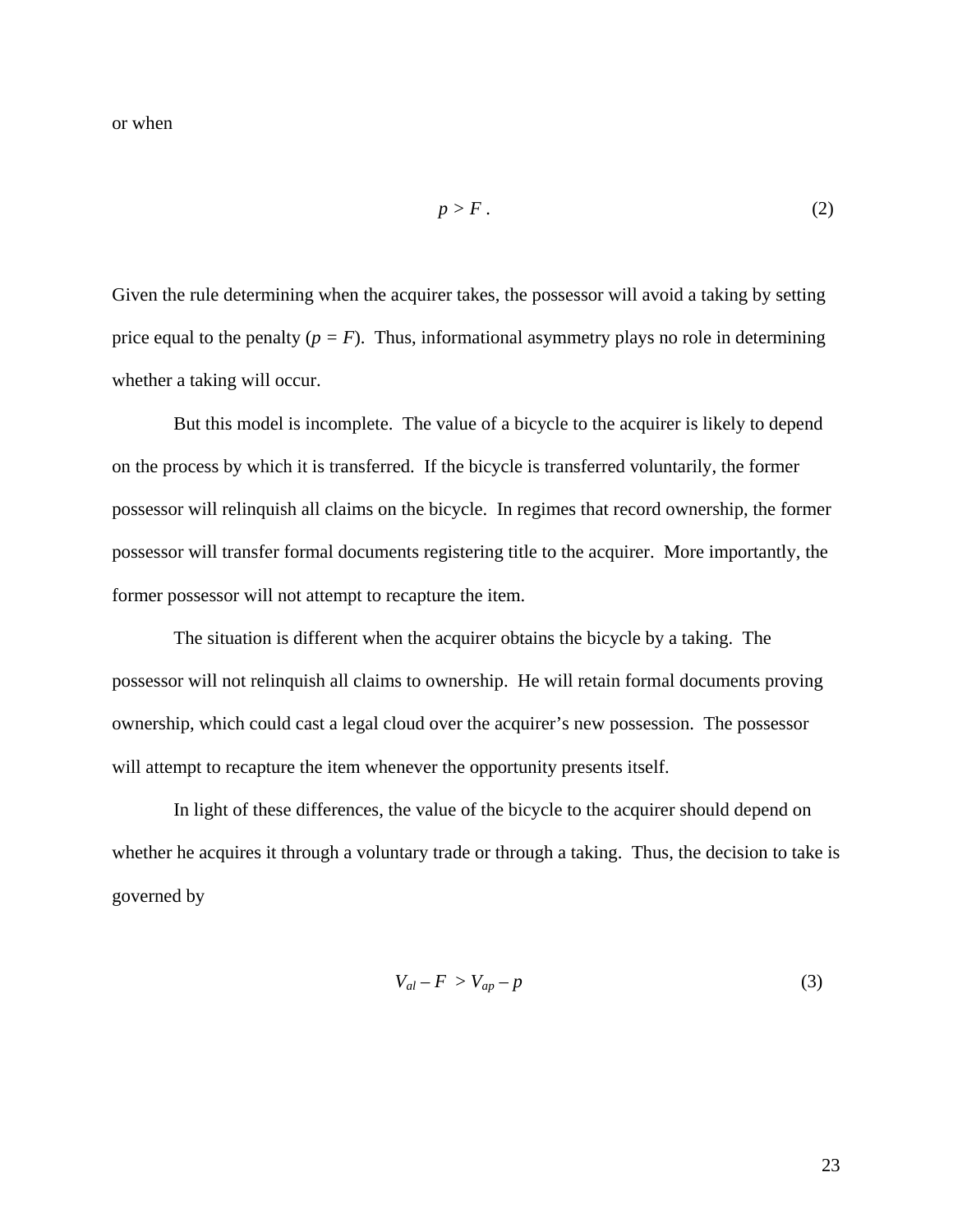Where  $V_{al}$  is the value of the bicycle to the acquirer when it is taken, and  $V_{ap}$  is the value of the bicycle when it is obtained in a voluntary transaction.

 This complicates matters. In the original version of the Indifference Proposition account, informational asymmetry played no role in the bargaining process because the decision to take was governed completely by the relationship between the transaction price *p* and the liability rule penalty *F*. The equilibrium was one without takings because possessors set  $p = F$ . If a possessor demanded  $p > F$ , his bicycle would be taken. If a possessor demanded  $p < F$ , he would be forfeiting surplus. So the possessor avoided takings by setting  $p = F$ , and no takings occurred. However, in this more complicated version, possessors can no longer avoid takings by setting the transaction price equal to the liability rule penalty.

 I will provide an intuitive account of the bargaining process in this more complicated version. Suppose, to simplify, the value of the bicycle to the possessor when obtained through trade is related by a fixed ratio the value when obtained through a taking:

$$
V_{al} = kV_{ap} \tag{4}
$$

Where *k* is less than one because the value of the bicycle is worth less when taken than when it is obtained through a voluntary trade. Takings occur when

$$
kV_{ap} - F > V_{ap} - p \tag{5}
$$

or when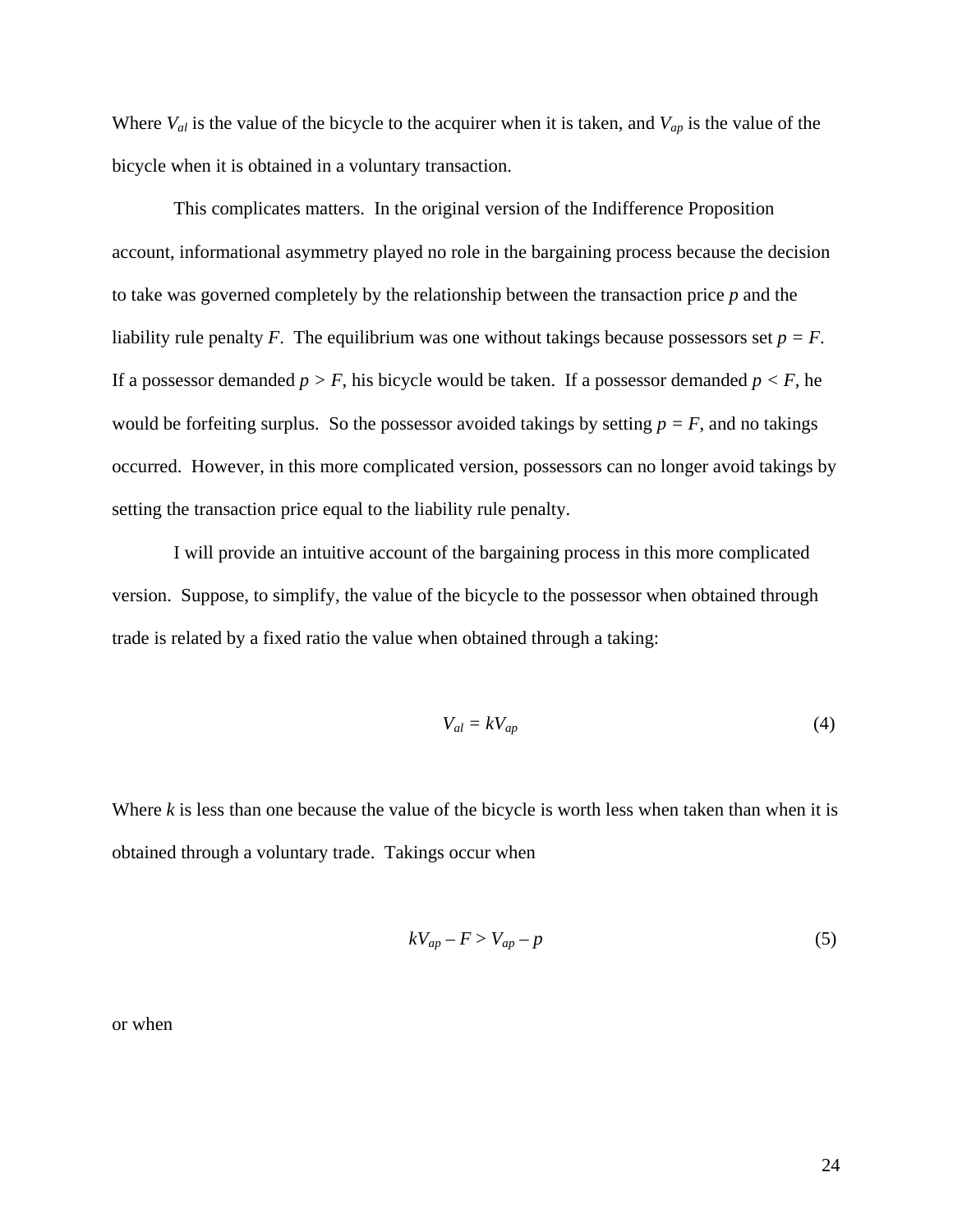$$
p - F > (1 - k)V_{ap} \tag{6}
$$

By keeping the price low the possessor can avoid a taking. But he has room to raise the price above the liability rule penalty because the surplus from the taking is generally less than the surplus from the voluntary trade. Indeed, the possessor can safely avoid a taking and earn a bit of the surplus by setting his price equal to the liability rule penalty plus the additional surplus gained from a voluntary trade  $(1 - k) V_{ap}$ . If the possessor knows the reservation valuation of each acquirer, he can set a price that extracts the additional surplus of each transaction and also avoid the taking.

 In an informational asymmetry setting, the possessor will not be able to exploit the surplus differential of each acquirer. He could use the average a basis for setting his price, though that will lead to takings.

 The possessor will be able to exploit the bilateral monopoly relationship between the possessor and the acquirer. Suppose the reservation values of acquirers are unknown to the possessor, although the possessor knows the distribution of reservation values. In this case, the possessor is in the same position as a monopolist who knows the demand curve but does not know the reservation price of each counterparty. He will trade off raising the price and scooping out additional surplus from the bargain with reducing the price and suffering a taking. The price that he sets will lead to some takings.

 Again, the property rule is preferable to the liability rule. Takings occur under the liability rule, but not under the property rule. The property rule avoids the welfare loss that results from takings.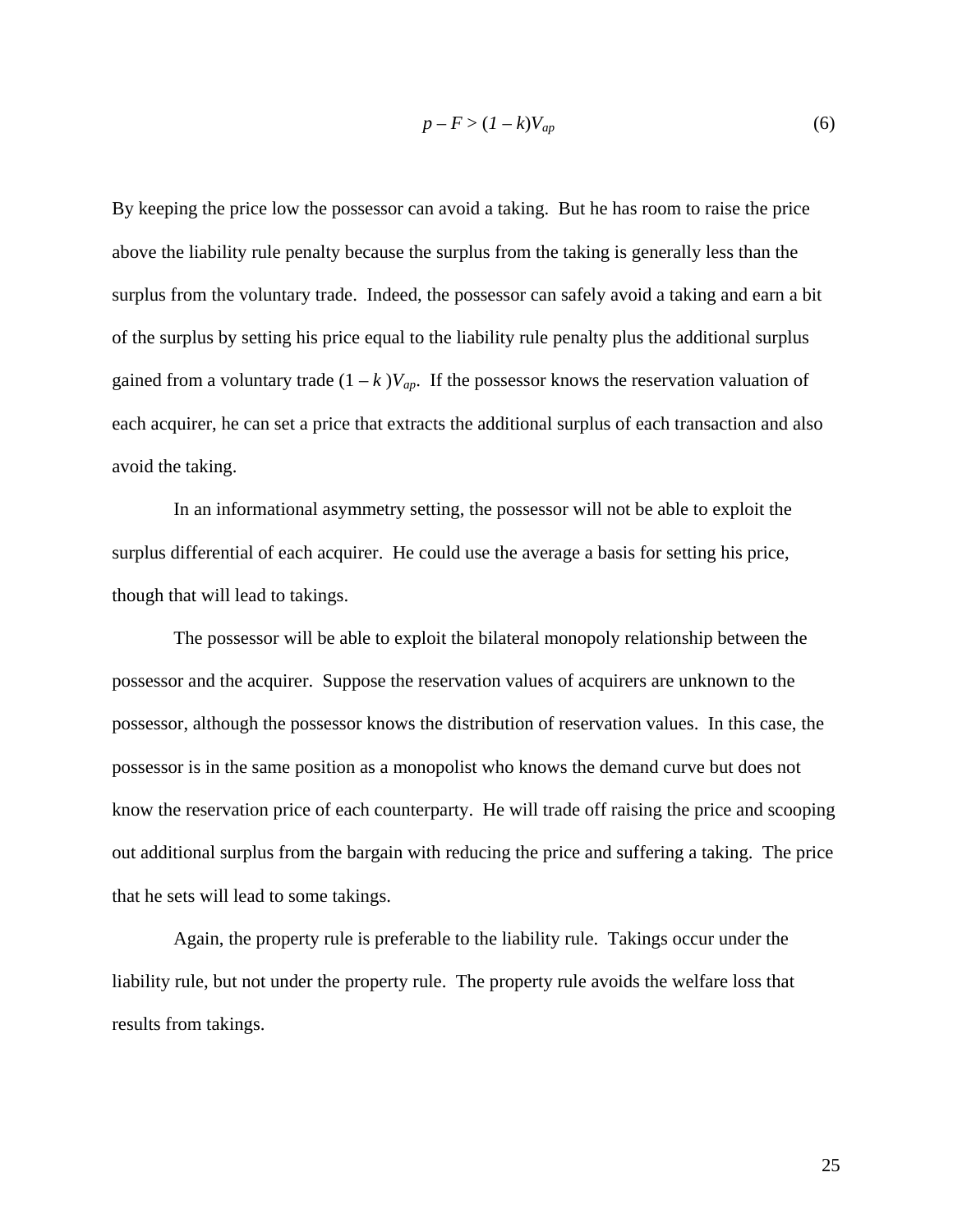# IV. Implications for Criminal Law

 The foregoing discussion has taken a close look at the Indifference Proposition, according to which no takings will be observed under the property rule *and* under the liability rule in the low transaction cost setting, and therefore property and liability rules are equivalent in terms of welfare implications. I have made several points.

 First, the welfare implications of property and liability rules diverge once any one of many plausible variations on the low transaction cost assumption is considered. Consider, for example, predatory and defensive actions. The Indifference Proposition's validity depends on acquirers refusing to behave in a predatory fashion, and possessors allowing themselves to be victimized without taking defensive actions.

 Once defensive investments are introduced, takings are avoided and expropriation reduced through the adoption of defensive measures by possessors. But the defensive measures, because they are costly, reduce social welfare. The property rule emerges as superior to the liability rule, since defensive measures are not necessary under the property rule. The relative inefficiency of the liability rule appears to be *more severe* in this setting than in the analysis of Calabresi and Melamed. Possessors will invest into the technology of defense up to the value of the property that needs to be defended. And defensive investment can spur countervailing investment into the technology of taking.

 It would be difficult to argue persuasively that defensive actions should not be considered to be part of the low transaction cost setting. Some defensive actions will be taken instinctively, others after long thought. Thus, any model that examines conduct in a low transaction cost setting should at least take the possibility of defensive behavior into account.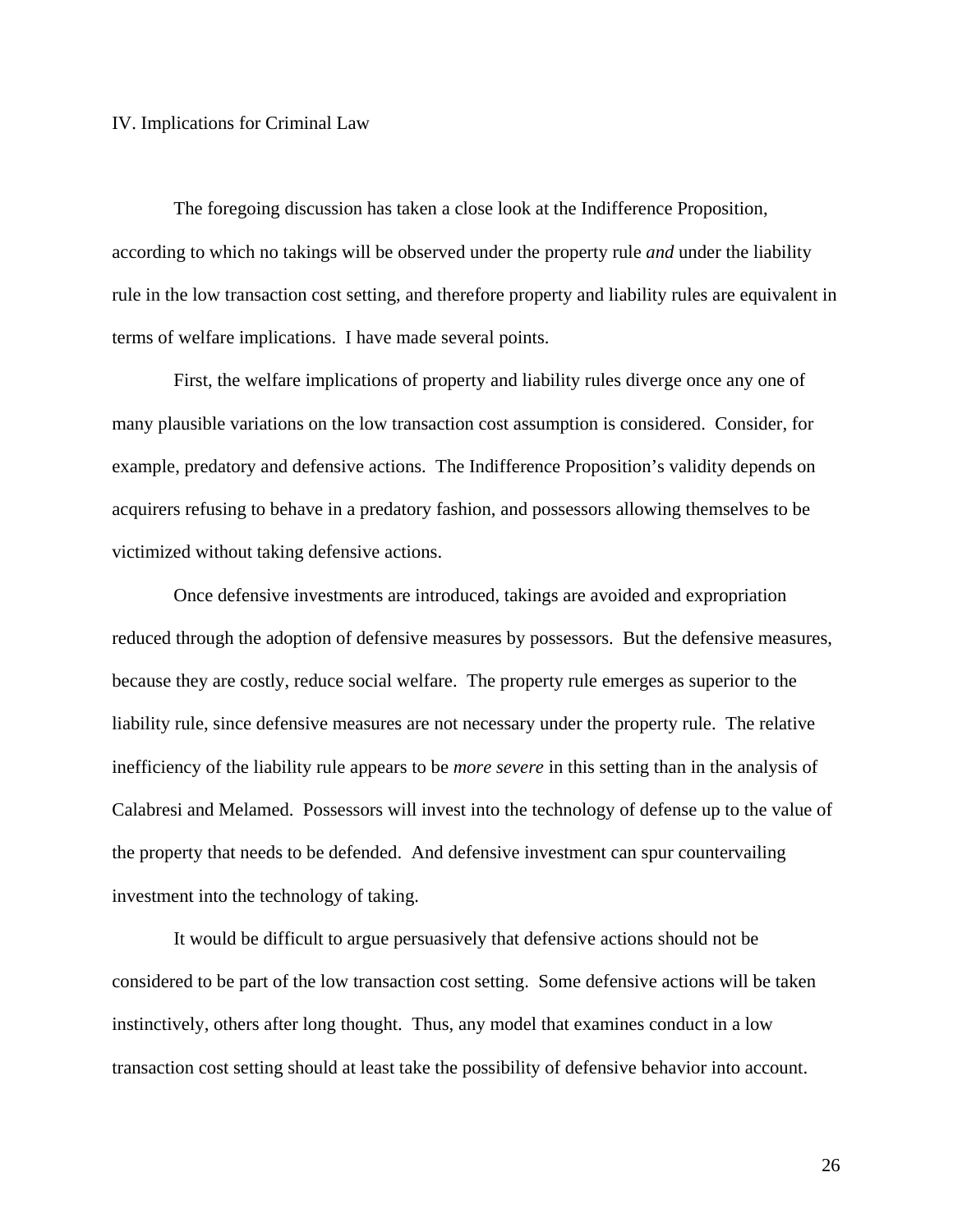Second, the Indifference Proposition's prediction that takings will not occur in the low transaction cost settings does not survive a close inspection. If we allow for standard behavioral bargaining patterns, takings will occur because possessors are likely to treat a decision to bargain by the acquirer as a commitment to the bargaining regime. Realizing this, acquirers will take rather than bargain. Alternatively, if we allow for uncertainty over the types of acquirers, and the fact that property obtained from a voluntary transaction is more valuable than that obtained from taking, the bargaining process will fail to generate voluntary transactions all of the time.

 When predatory behavior is taken into account, takings are predictable events even in low transaction cost settings. Moreover, one need not assume irrational behavior on the part of predators; predation may be a rational reputation-building strategy than enables actors who wish to acquire property through the market to do so at lower prices. When the takings associated with rational predation occur, they will inevitably lead to costly enforcement actions by the state.

 Finally, I should note that even if the Indifference Proposition were correct in its prediction that takings will not be observed, it does not follow that property rules and liability rules are equivalent in terms of welfare implications. Although the Indifference Proposition implies that takings will not occur, expropriation of wealth does occur through pressured transactions (or transactions under duress). No enforcement costs are incurred, given that all transfers are "voluntary", and for this reason social welfare is not reduced as a result of enforcement expenditures. But the expropriation of wealth is likely to have efficiency consequences in any setting in which fear of expropriation reduces market participation or investment by possessors.

 In the end, this analysis provides a slightly more complicated defense of the property rule, but it is based on assumptions that are entirely plausible. The result is a more complete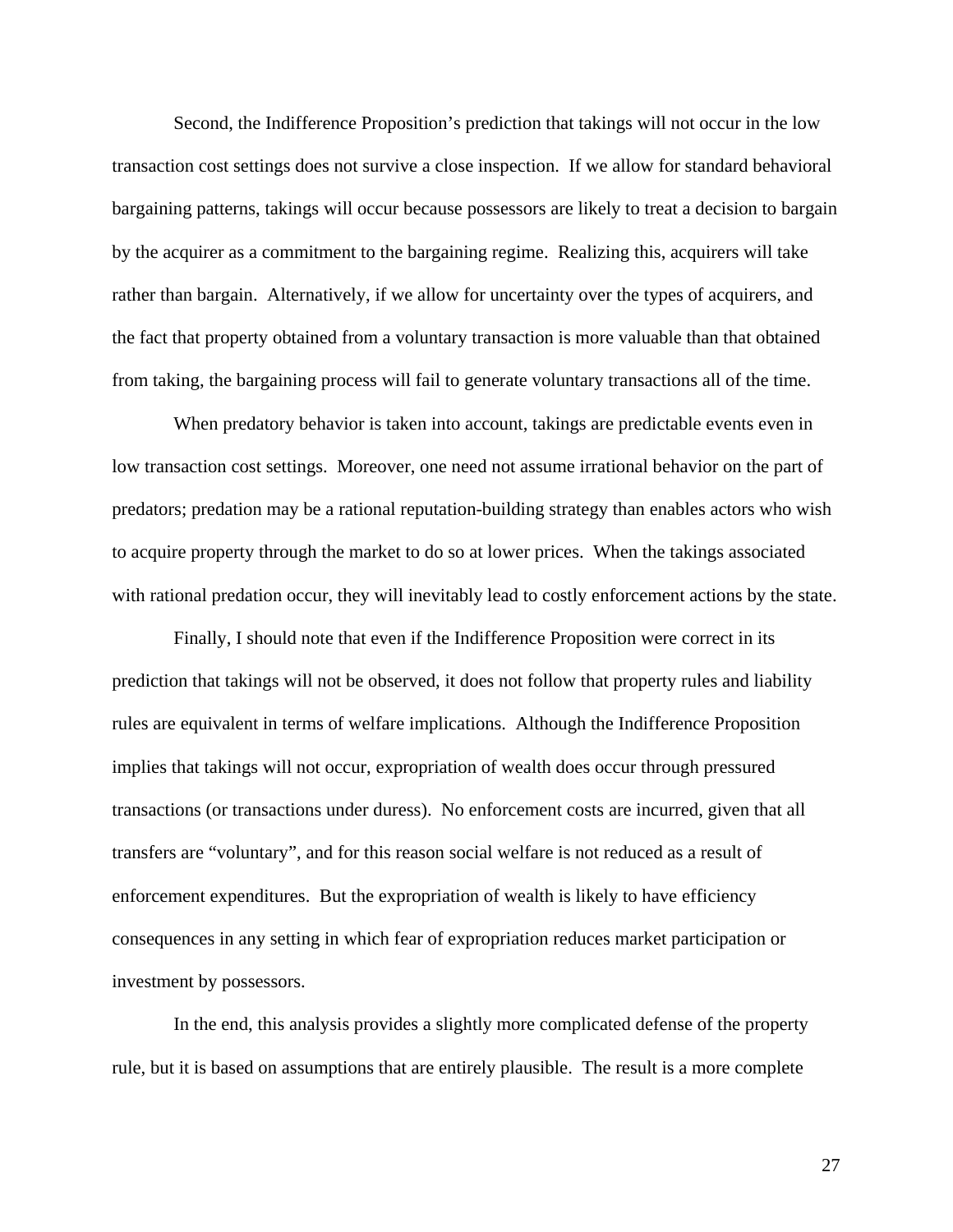defense of the fundamental claim of Calabresi and Melamed: that property rules are preferable in low transaction cost settings and liability rules are preferable in high transaction cost settings.

 This simple proposition provides the foundation of a positive theory of criminal law and of tort law.10 Criminal law is based on the property rule model. Theft, for example, is flatly prohibited rather than regulated to an optimal level by a tort-law approach with compensatory damages.

 There are two reasons property rules are observed in criminal law. One, as Posner (1985) argued, is that the takings prohibited by criminal law are generally the types that occur in low transaction cost settings. Theft and robbery are obvious examples. Most thieves and robbers have the option to approach their intended victim and seek a voluntary transaction. Their offenses can therefore be viewed as efforts to "bypass the market" (Posner, 1985, at 1196). Although it requires a rather special perspective, battery and rape can also be described as market-bypassing offenses. Since the batterer and the rapist can find markets to satisfy their preferences, their choice of involuntary victims can be viewed as a type of taking. The victims are likely to set an infinite price in a hypothetical transaction, but that does not justify the taking; it merely shows that there is no price at which the transaction could be voluntary. Property rules prohibit such takings by directly enjoining them, or by imposing penalties that completely deter the activity rather than aiming merely to internalize the losses suffered by victims.

 The second reason property rules are observed in criminal law is in order to completely deter activity that is virtually always inefficient, whether transaction costs are high or low. Reckless conduct falls in this category. Intentional driving in the wrong direction of a street is prohibited rather than regulated exclusively under the tort law model with compensatory damages.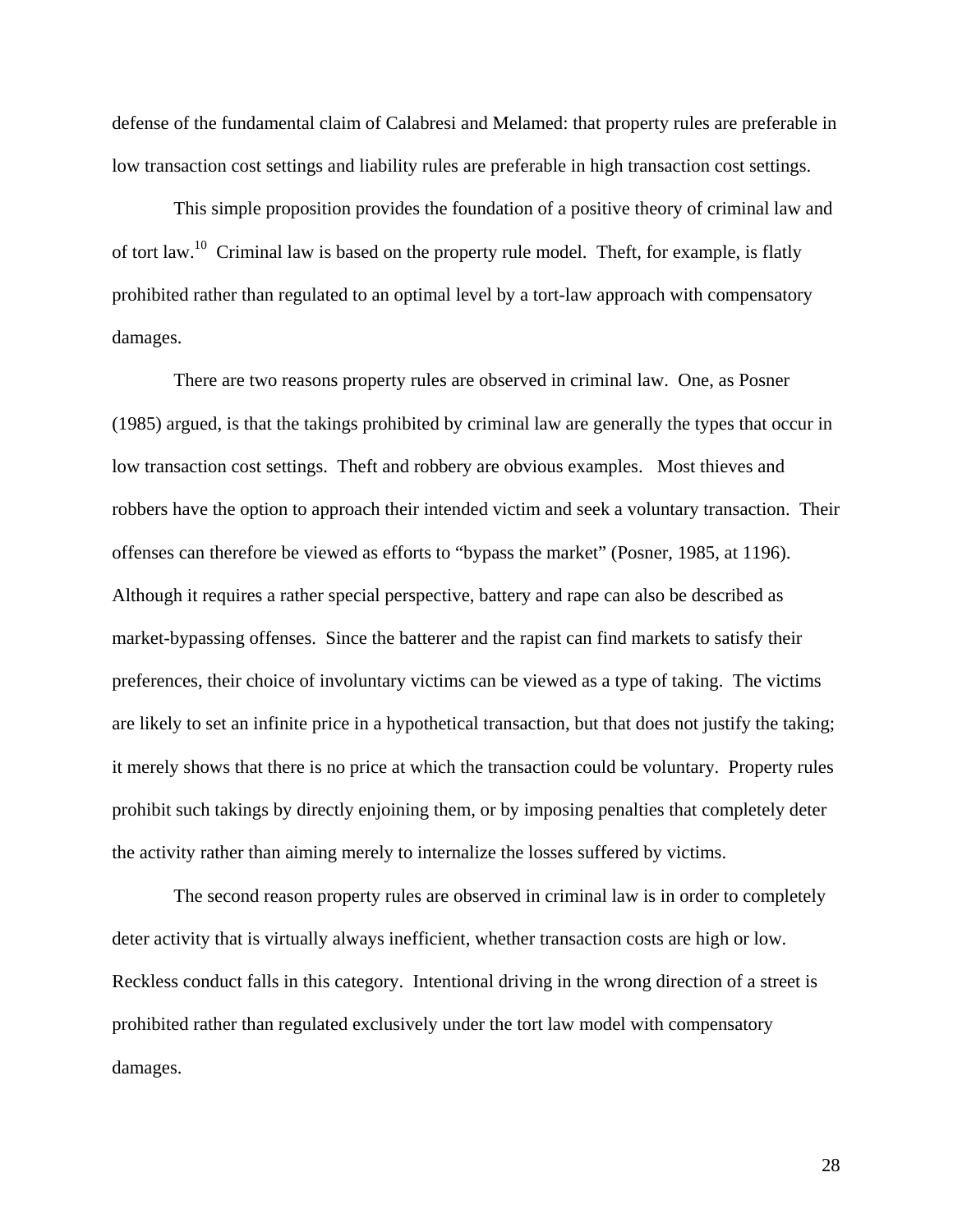Posner (1985) describes criminal law doctrine as largely built around the goal of prohibiting efforts to bypass the market. The positive theory set out by Posner is essentially the property rule framework of Calabresi and Melamed. The property rule framework explains why the internalization model observed in tort law should not be extended to criminal law, as urged by Becker (1968). More importantly, the property-liability rules framework provides a predictively accurate theory of the allocation of tort and criminal law rules (Hylton, 2005).

 The arguments offered here in defense of the property rule framework seem especially applicable to criminal law. Predation, defensive behavior, and bounded rationality are all familiar features of the criminal law enforcement process. Some of the behavior is reflexive and instinctual, or reflects deep personality traits, and therefore cannot be regulated effectively by the law. Where behavior is not based on rational calculation, the law can do little other than to incapacitate the offender by separating him from potential victims.

 But this chapter has advanced the argument that criminal law can be justified in terms of its impact on rational actors. Rather than ignoring common behavioral patterns in order to examine the conduct of an ideal hypothetical rational actor, who never engages in predatory conduct, I have considered a more realistic type of rational actor who behaves in a manner familiar in the crime stories. When allowing for this type of rational actor, the property rules based justification of criminal law seems clearer and stronger than in earlier analyses.

# V. Conclusion

 I have surveyed the reasons why property rules and liability rules are not equivalent in terms of their welfare implications in low transaction cost settings. The reasons emphasized here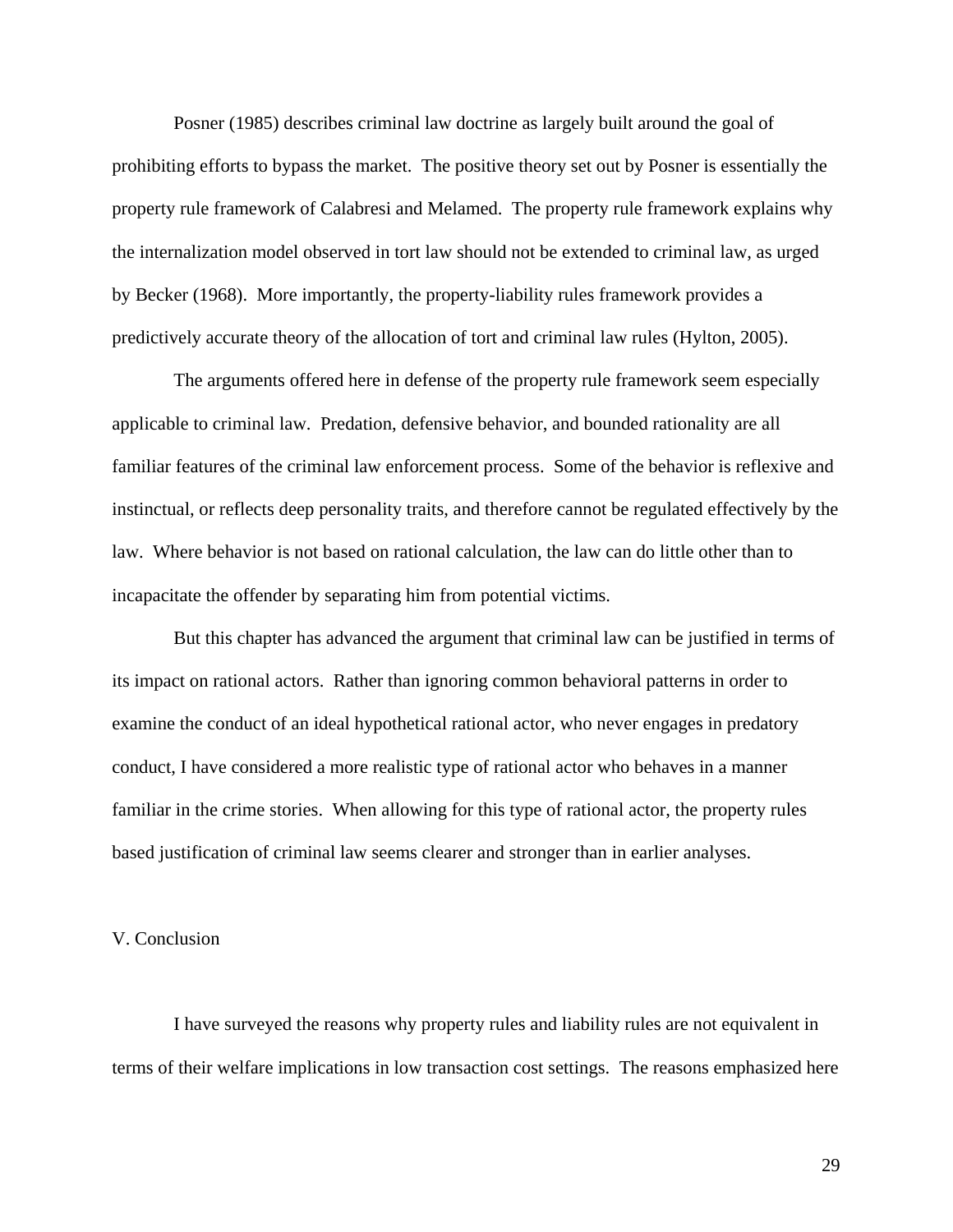are: defensive actions, predatory actions, bounded rationality. I have also examined informational asymmetry coupled with the fact that property has a greater value under the property rule than under the liability rule.

 Certainly any model that provides a positive theory of law should take into account basic human behavior and characteristics that are relevant to the establishment of property rules. Defense and predation are clearly within the category of basic behavior that should be incorporated into the analysis of property rules. Bounded rationality is also a fundamental characteristic. Informational asymmetry arguably takes us outside of the low transaction cost assumption typically imposed in the analysis of property rules, but this a matter of context.

 Because of these four reasons, I have argued in this chapter that property rules are unambiguously superior to liability rules in low transaction cost settings, supporting the main proposition of Calabresi and Melamed. This defense of property rules provides a sturdier foundation for the positive economic theory of criminal law.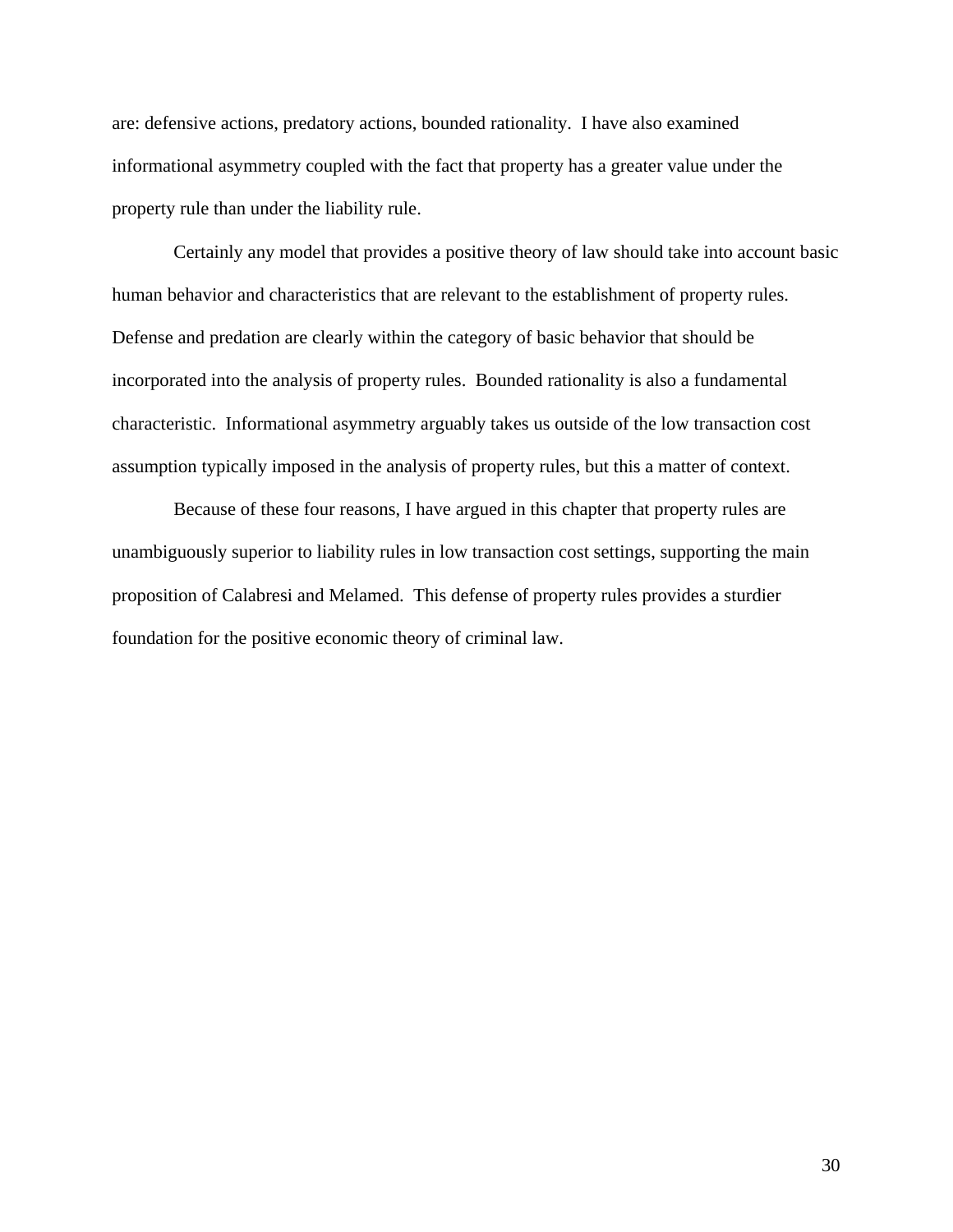# **References**

Becker, Gary S. (1968). "Crime and Punishment: An Economic Analysis," 76 *Journal of Political Economy* 169-217*.*

Calabresi, Guido and Douglas Melamed (1972). "Property Rules, Liability Rules and

Inalienability: One View of the Cathedral*,"* 85 *Harvard Law Review* 1089-1128.

Coase, Ronald (1960). "The Problem of Social Cost*,"* 3 *Journal of Law and Economics* 1-44.

Hylton, Keith (2005). "Theory of Penalties and Economics of Criminal Law*,"* 1 *Review of Law and Economics* 175.

\_\_\_\_\_\_\_\_\_\_\_\_ (2006). "Property Rules and Liability Rules Once Again*,"* 2 *Review of Law and Economics* 137.

\_\_\_\_\_\_\_\_\_\_\_\_\_(2011). "Property Rules and Defensive Conduct in Tort Law Theory," 4 *Journal of Tort Law*, Article 5. http://www.bepress.com/jtl/vol4/iss1/art5.

Kaplow, Louis and Shavell, Steven (1996). "Property Rules and Liability Rules: An Economic Analysis*,"*109 *Harvard Law Review* 713.

Milgrom, Paul, and Roberts, John (1982). "Predation, Reputation, and Entry Deterrence*,"* 27 *Journal of Economic Theory* 253.

Polinsky, A. Mitchell (1980). "Resolving Nuisance Disputes: The Simple Economics of Injunctive and Damage Remedies," 32 *Stanford Law Review* 1075-1112.

Posner, Richard (1985). "An Economic Theory of the Criminal Law*,"* 85 *Columbia Law Review*  1193.

Smith, Henry E. (2004). "Property and Property Rules," 79 *New York University Law Review* 1719.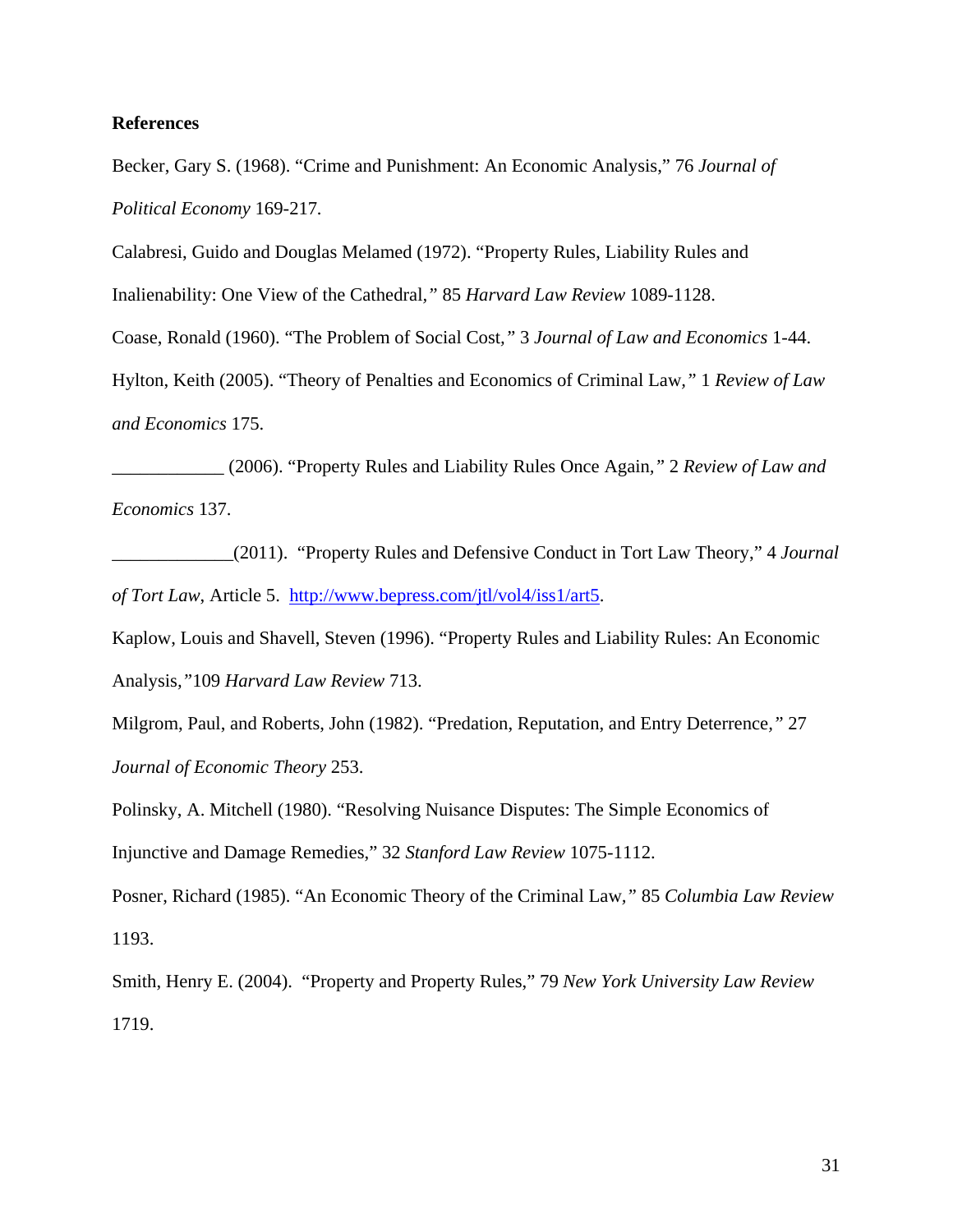# **Notes**

 $\overline{a}$ 

<sup>1</sup> On the theory of property rules and liability rules, see, Calabresi & Melamed (1972). .

 $2^2$  For an effort to formalize Posner's argument, see Hylton (2005), which also provides a general survey of substantive criminal law doctrine, though not at the same level of detail as Posner's.  $3$  (Kaplow and Shavell 1996) at 720 ("As Coase emphasized, if there are no obstacles to the consummation of mutually beneficial bargains, it will make no difference what the legal regime is; thus, it will be irrelevant whether property rules or liability rules apply.") One distinction noted by Kaplow and Shavell is that liability rules may result in multiple takings (or threatened takings), which in the end provides a justification in their analysis for property rules. The proposition that property rules and liability rules are equivalent in low transaction cost settings was first stated in Polinsky (1980). However, Polinsky focuses on the efficiency implications of remedies rather than the incentives for takings.

 $4$  See, e.g., Kaplow and Shavell (1996) at 732-33

 $<sup>5</sup>$  (Kaplow and Shavell 1996) at 725.</sup>

 $6$  One might respond that it is well known that, under informational asymmetry, takings can occur under the liability rule. However, I make two points in the text. The first point is that informational asymmetry does not necessarily lead to takings under the liability rule. Second, I consider a setting in which the liability rule generally "works" (in accordance with the Indifference Proposition), in the sense that no takings occur under low transaction costs, even in the presence of informational asymmetry. Then I introduce the assumption that property is more valuable under the property rule than under the liability rule, and observe that takings do occur under the liability rule.